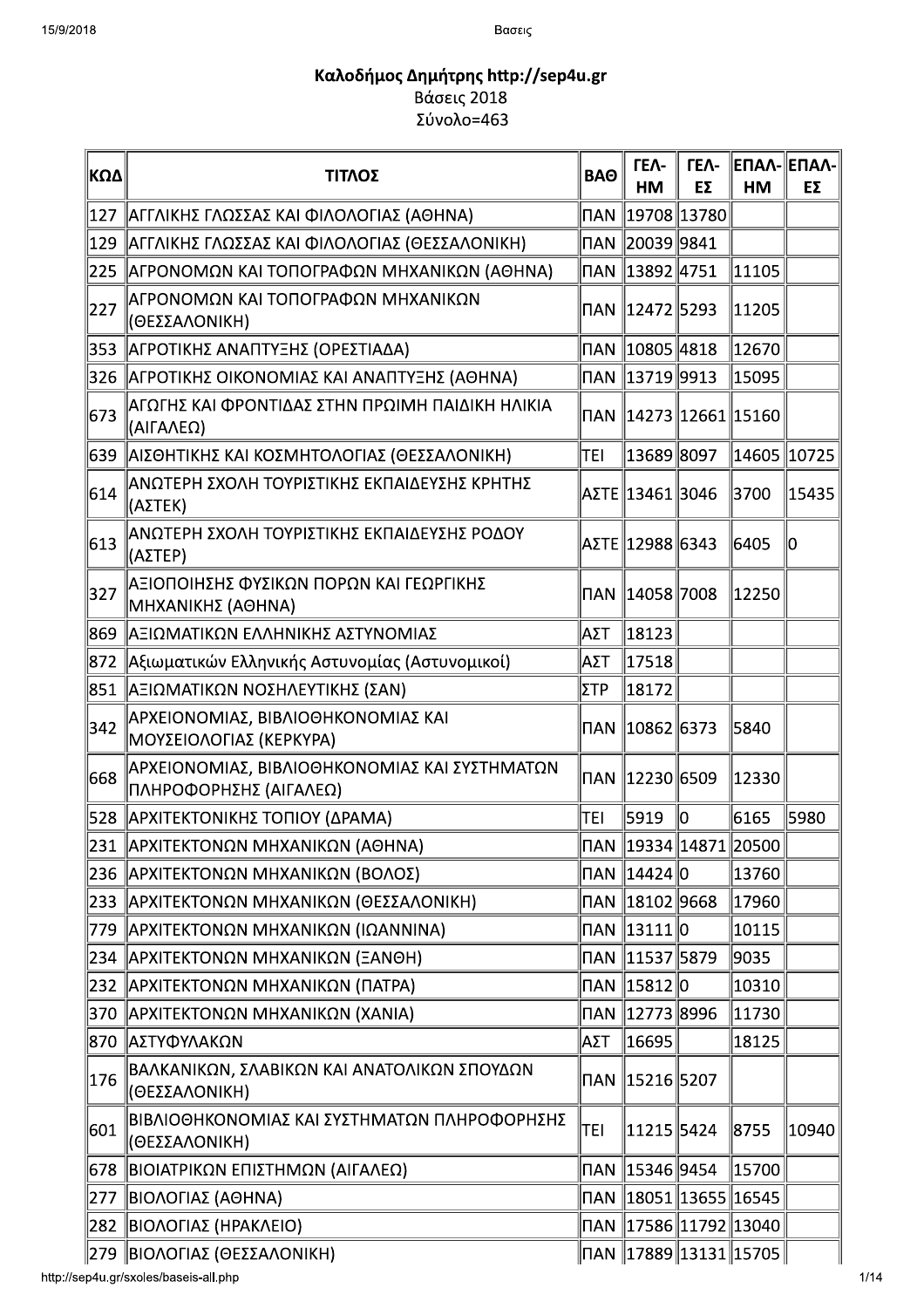| 281           | ΒΙΟΛΟΓΙΑΣ (ΠΑΤΡΑ)                                                         |           |                   | ∏AN   17587  12624  13000 |               |       |
|---------------|---------------------------------------------------------------------------|-----------|-------------------|---------------------------|---------------|-------|
| 280           | ∥ΒΙΟΛΟΓΙΚΩΝ ΕΦΑΡΜΟΓΩΝ ΚΑΙ ΤΕΧΝΟΛΟΓΙΩΝ (ΙΩΑΝΝΙΝΑ) ∥ΠΑΝ ∥17050∥10379∥12345  |           |                   |                           |               |       |
| 336           | ΒΙΟΜΗΧΑΝΙΚΗΣ ΔΙΟΙΚΗΣΗΣ ΚΑΙ ΤΕΧΝΟΛΟΓΙΑΣ (ΠΕΙΡΑΙΑΣ)                         |           |                   |                           | 13530         |       |
| 325           | ∥ΒΙΟΤΕΧΝΟΛΟΓΙΑΣ (ΑΘΗΝΑ)                                                   |           |                   |                           | 14990         |       |
| 284           | ΒΙΟΧΗΜΕΙΑΣ ΚΑΙ ΒΙΟΤΕΧΝΟΛΟΓΙΑΣ (ΛΑΡΙΣΑ)                                    |           |                   | ∏AN   17222  14876  16310 |               |       |
| 131           | ΓΑΛΛΙΚΗΣ ΓΛΩΣΣΑΣ ΚΑΙ ΦΙΛΟΛΟΓΙΑΣ (ΑΘΗΝΑ)                                   |           | ΠAN ∥10900∥0      |                           |               |       |
| 133           | ΓΑΛΛΙΚΗΣ ΓΛΩΣΣΑΣ ΚΑΙ ΦΙΛΟΛΟΓΙΑΣ (ΘΕΣΣΑΛΟΝΙΚΗ)                             |           |                   | 10                        |               |       |
| 135           | ΓΕΡΜΑΝΙΚΗΣ ΓΛΩΣΣΑΣ ΚΑΙ ΦΙΛΟΛΟΓΙΑΣ (ΑΘΗΝΑ)                                 |           |                   |                           |               |       |
| 137           | ΓΕΡΜΑΝΙΚΗΣ ΓΛΩΣΣΑΣ ΚΑΙ ΦΙΛΟΛΟΓΙΑΣ (ΘΕΣΣΑΛΟΝΙΚΗ)                           |           |                   |                           |               |       |
| 356           | ∥ΓΕΩΓΡΑΦΙΑΣ (ΑΘΗΝΑ)                                                       |           | ∏AN 10154 4772    |                           | 12530         |       |
| 310           | ΓΕΩΓΡΑΦΙΑΣ (ΜΥΤΙΛΗΝΗ)                                                     | ΠAN 17721 |                   | $\ 2894\ $                | 6920          |       |
| 285           | ∥ΓΕΩΛΟΓΙΑΣ (ΘΕΣΣΑΛΟΝΙΚΗ)                                                  |           | ∏AN 11560 2722    |                           | 8980          |       |
| 287           | ∥ΓΕΩΛΟΓΙΑΣ (ΠΑΤΡΑ)                                                        | ∏AN 19433 |                   | 3239                      | 10            |       |
| 283           | ΓΕΩΛΟΓΙΑΣ ΚΑΙ ΓΕΩΠΕΡΙΒΑΛΛΟΝΤΟΣ (AΘΗΝΑ)                                    |           |                   |                           | 5600          |       |
| 273           | ΓΕΩΠΟΝΙΑΣ (ΘΕΣΣΑΛΟΝΙΚΗ)                                                   |           | ∏AN 16162 7065    |                           | 16320         |       |
| 360           | ΓΕΩΠΟΝΙΑΣ, ΙΧΘΥΟΛΟΓΙΑΣ ΚΑΙ ΥΔΑΤΙΝΟΥ ΠΕΡΙΒΑΛΛΟΝΤΟΣ<br>(ΒΟΛΟΣ)              |           |                   |                           | 10645         |       |
| 274           | ∥ΓΕΩΠΟΝΙΑΣ, ΦΥΤΙΚΗΣ ΠΑΡΑΓΩΓΗΣ ΚΑΙ ΑΓΡΟΤΙΚΟΥ<br>ΠΕΡΙΒΑΛΛΟΝΤΟΣ (ΒΟΛΟΣ)      |           |                   |                           | 15205         |       |
| 186           | ΓΛΩΣΣΑΣ, ΦΙΛΟΛΟΓΙΑΣ ΚΑΙ ΠΟΛΙΤΙΣΜΟΥ ΠΑΡΕΥΞΕΙΝΙΩΝ<br> ΧΩΡΩΝ (ΚΟΜΟΤΗΝΗ)      |           |                   |                           |               |       |
|               | 674   ΓΡΑΦΙΣΤΙΚΗΣ ΚΑΙ ΟΠΤΙΚΗΣ ΕΠΙΚΟΙΝΩΝΙΑΣ (ΑΙΓΑΛΕΩ)                      |           | ∏AN 2996          | 0                         | 15620         |       |
| 212           | ΔΑΣΟΛΟΓΙΑΣ ΚΑΙ ΔΙΑΧΕΙΡΙΣΗΣ ΠΕΡΙΒΑΛΛΟΝΤΟΣ ΚΑΙ<br>ΦΥΣΙΚΩΝ ΠΟΡΩΝ (ΟΡΕΣΤΙΑΔΑ) |           | <b>NAN 9925</b>   | 4685                      | 9005          |       |
| 275           | ΔΑΣΟΛΟΓΙΑΣ ΚΑΙ ΦΥΣΙΚΟΥ ΠΕΡΙΒΑΛΛΟΝΤΟΣ<br>(ΘΕΣΣΑΛΟΝΙΚΗ)                     |           |                   |                           | 12800         |       |
| 550           | ΔΑΣΟΠΟΝΙΑΣ ΚΑΙ ΔΙΑΧΕΙΡΙΣΗΣ ΦΥΣΙΚΟΥ ΠΕΡΙΒΑΛΛΟΝΤΟΣ<br>(ΔPAMA)               | TEI       | 9420              | ∥4355                     | 5070          | 12810 |
| 553           | ΔΑΣΟΠΟΝΙΑΣ ΚΑΙ ΔΙΑΧΕΙΡΙΣΗΣ ΦΥΣΙΚΟΥ ΠΕΡΙΒΑΛΛΟΝΤΟΣ<br>(ΚΑΡΔΙΤΣΑ)            | TEI       | ∥9358             | 5143                      | 4955          | 10    |
| 551           | ΔΑΣΟΠΟΝΙΑΣ ΚΑΙ ΔΙΑΧΕΙΡΙΣΗΣ ΦΥΣΙΚΟΥ ΠΕΡΙΒΑΛΛΟΝΤΟΣ<br>(ΚΑΡΠΕΝΗΣΙ)           | TEI       | 9207              | 4152                      | 4290          | 10    |
| 124           | ΔΗΜΟΣΙΑΣ ΔΙΟΙΚΗΣΗΣ (ΑΘΗΝΑ)                                                |           | ∏AN   15117  7464 |                           | 10465         |       |
| 679           | ΔΗΜΟΣΙΑΣ ΥΓΕΙΑΣ ΚΑΙ ΚΟΙΝΟΤΙΚΗΣ ΥΓΕΙΑΣ (ΑΙΓΑΛΕΩ)                           |           |                   |                           | 14515         |       |
| 147           | ΔΗΜΟΣΙΟΓΡΑΦΙΑΣ ΚΑΙ ΜΕΣΩΝ ΜΑΖΙΚΗΣ ΕΠΙΚΟΙΝΩΝΙΑΣ<br>(ΘΕΣΣΑΛΟΝΙΚΗ)            |           |                   | ∏AN   16799  11469  6010  |               |       |
| 719           | ΔΙΑΤΡΟΦΗΣ ΚΑΙ ΔΙΑΙΤΟΛΟΓΙΑΣ (ΘΕΣΣΑΛΟΝΙΚΗ)                                  | TEI       | 15433 5670        |                           | 14450  8905   |       |
| 747           | ΔΙΑΤΡΟΦΗΣ ΚΑΙ ΔΙΑΙΤΟΛΟΓΙΑΣ (ΚΑΡΔΙΤΣΑ)                                     | TEI       | 13865 5930        |                           | 12385   15805 |       |
| 628           | ΔΙΑΤΡΟΦΗΣ ΚΑΙ ΔΙΑΙΤΟΛΟΓΙΑΣ (ΣΗΤΕΙΑ)                                       | TEI       | 12817 5668        |                           | 11470 6365    |       |
| 271           | ΔΙΑΧΕΙΡΙΣΗΣ ΠΕΡΙΒΑΛΛΟΝΤΟΣ ΚΑΙ ΦΥΣΙΚΩΝ ΠΟΡΩΝ<br>(AFPINIO)                  |           |                   |                           | 9925          |       |
| 368           | ΔΙΑΧΕΙΡΙΣΗΣ ΠΟΛΙΤΙΣΜΙΚΟΥ ΠΕΡΙΒΑΛΛΟΝΤΟΣ ΚΑΙ ΝΕΩΝ<br>ΤΕΧΝΟΛΟΓΙΩΝ (ΑΓΡΙΝΙΟ)  |           |                   |                           | 5150          |       |
| 580           | ΔΙΕΘΝΟΥΣ ΕΜΠΟΡΙΟΥ (ΚΑΣΤΟΡΙΑ)                                              | TEI       | 5787              | llo                       | 3990          | 10    |
| $ 150\rangle$ | ΔΙΕΘΝΩΝ ΚΑΙ ΕΥΡΩΠΑΪΚΩΝ ΟΙΚΟΝΟΜΙΚΩΝ ΣΠΟΥΔΩΝ<br>(AOHNA)                     |           |                   |                           | 10095         |       |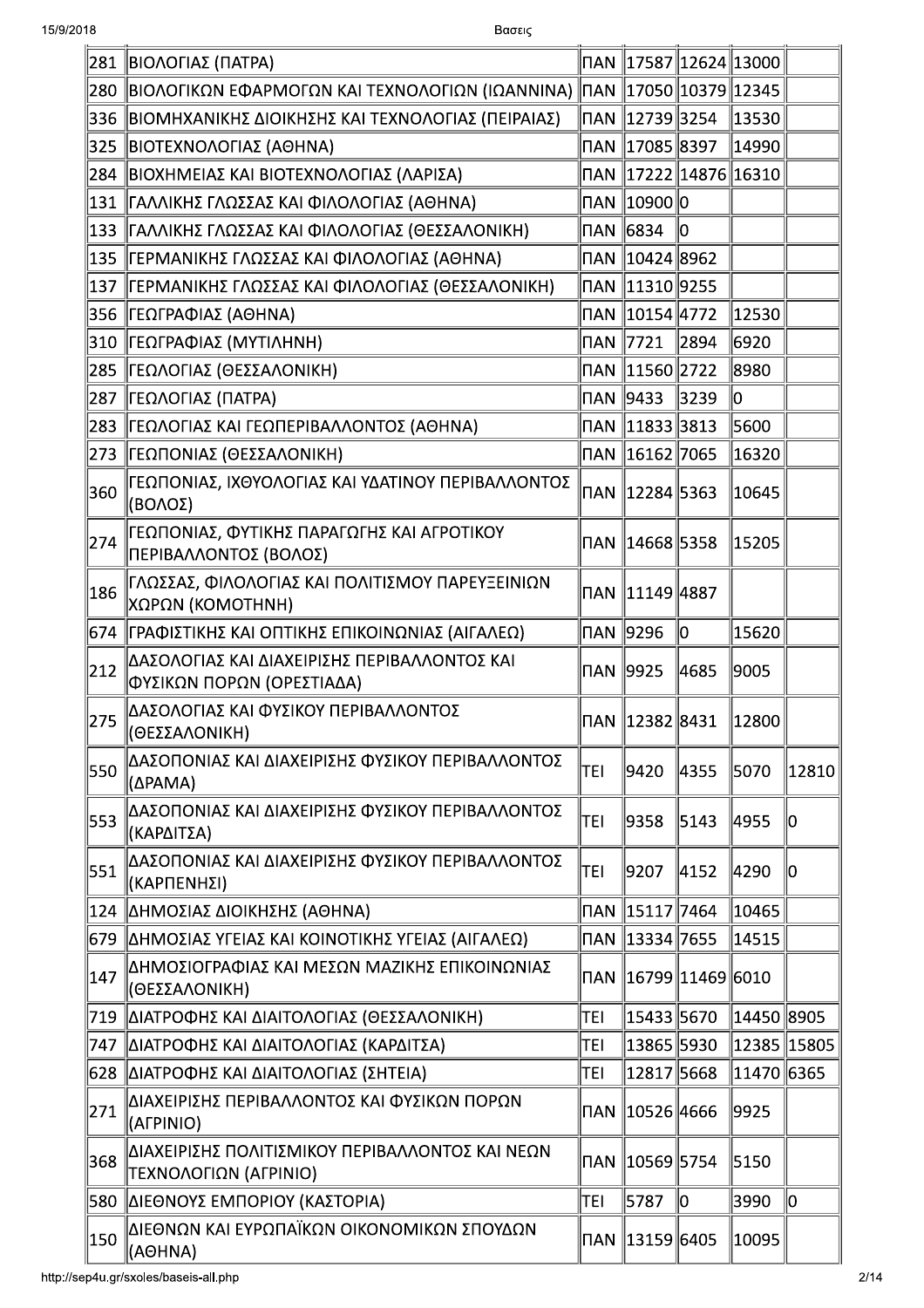| 161 | ΔΙΕΘΝΩΝ ΚΑΙ ΕΥΡΩΠΑΪΚΩΝ ΣΠΟΥΔΩΝ (ΘΕΣΣΑΛΟΝΙΚΗ)                                                                            |            | ΠAN 12738 0            |      | 11280       |       |
|-----|-------------------------------------------------------------------------------------------------------------------------|------------|------------------------|------|-------------|-------|
| 179 | ΔΙΕΘΝΩΝ ΚΑΙ ΕΥΡΩΠΑΪΚΩΝ ΣΠΟΥΔΩΝ (ΠΕΙΡΑΙΑΣ)                                                                               |            | ΠAN 18141 4498         |      | 8390        |       |
| 355 | ΔΙΕΘΝΩΝ, ΕΥΡΩΠΑΪΚΩΝ ΚΑΙ ΠΕΡΙΦΕΡΕΙΑΚΩΝ ΣΠΟΥΔΩΝ<br>(AOHNA)                                                                |            | ΠAN 18578 0            |      | 5270        |       |
| 602 | ΔΙΟΙΚΗΣΗΣ ΕΠΙΧΕΙΡΗΣΕΩΝ (Ηγουμενίτσα) - Διοίκηση<br> Επιχειρήσεων                                                        | TEI        | 5577                   | 4574 | 2520        | 10    |
| 751 | ΔΙΟΙΚΗΣΗΣ ΕΠΙΧΕΙΡΗΣΕΩΝ (Αγ. Νικόλαος)                                                                                   | TEI        | 6914                   | 10   | 3555        | 5875  |
| 669 | ΔΙΟΙΚΗΣΗΣ ΕΠΙΧΕΙΡΗΣΕΩΝ (ΑΙΓΑΛΕΩ)                                                                                        | <b>NAN</b> | 11645  2810            |      | 11015       |       |
| 734 | ΔΙΟΙΚΗΣΗΣ ΕΠΙΧΕΙΡΗΣΕΩΝ (Γρεβενά) - Διοίκηση<br>Επιχειρήσεων                                                             | TEI        | 5460                   | 952  | 1050        | 10    |
| 770 | ΔΙΟΙΚΗΣΗΣ ΕΠΙΧΕΙΡΗΣΕΩΝ (Γρεβενά)-Διοίκηση<br>Τουριστικών Επιχειρήσεων και Επιχειρήσεων Φιλοξενίας                       | TEI        | 4064                   | 10   | 5750        | 110   |
| 610 | ΔΙΟΙΚΗΣΗΣ ΕΠΙΧΕΙΡΗΣΕΩΝ (Ηγουμενίτσα)-Διοίκηση<br>Τουριστικών Επιχειρήσεων και Επιχειρήσεων Φιλοξενίας                   | TEI        | 3034                   | 10   | O           | llo   |
| 593 | ΔΙΟΙΚΗΣΗΣ ΕΠΙΧΕΙΡΗΣΕΩΝ (Ηράκλειο) - Διοίκηση<br>Επιχειρήσεων                                                            | TEI        | 8952                   | 3219 | 8620        | 13695 |
| 611 | ΔΙΟΙΚΗΣΗΣ ΕΠΙΧΕΙΡΗΣΕΩΝ (Ηράκλειο)-Διοίκηση<br>Τουριστικών Επιχειρήσεων και Επιχειρήσεων Φιλοξενίας                      | TEI        | 7093                   | 10   | 5855        | 10    |
| 777 | ΔΙΟΙΚΗΣΗΣ ΕΠΙΧΕΙΡΗΣΕΩΝ (Θεσσαλονίκη) - Διοίκηση<br>Επιχειρήσεων                                                         | TEI        | 10363 2810             |      | 11355 15485 |       |
| 605 | ΔΙΟΙΚΗΣΗΣ ΕΠΙΧΕΙΡΗΣΕΩΝ (Θεσσαλονίκη)-Διοίκηση<br>Τουριστικών Επιχειρήσεων και Επιχειρήσεων Φιλοξενίας                   | <b>TEI</b> | 10367 4457             |      | 9705        | llo   |
| 587 | ΔΙΟΙΚΗΣΗΣ ΕΠΙΧΕΙΡΗΣΕΩΝ (Καβάλα)                                                                                         | TEI        | 6264                   | 1650 | 2385        | 5455  |
| 596 | ΔΙΟΙΚΗΣΗΣ ΕΠΙΧΕΙΡΗΣΕΩΝ (Κοζάνη)                                                                                         | TEI        | 5823                   | 1916 | 2445        | 2680  |
| 591 | ΔΙΟΙΚΗΣΗΣ ΕΠΙΧΕΙΡΗΣΕΩΝ (Λάρισα) - Διοίκηση<br>Επιχειρήσεων                                                              | TEI        | 8478                   | 6929 | 6490        | 3220  |
| 609 | <br> ΔΙΟΙΚΗΣΗΣ ΕΠΙΧΕΙΡΗΣΕΩΝ (Λάρισα)-Διοίκηση Τουριστικών    <sub>ΤΕΙ</sub><br>Επιχειρήσεων και Επιχειρήσεων Φιλοξενίας |            | 7470                   | lo   | 4270        | ∥U    |
| 764 | ΔΙΟΙΚΗΣΗΣ ΕΠΙΧΕΙΡΗΣΕΩΝ (Λευκάδα) - Διοίκηση<br>Επιχειρήσεων                                                             | TEI        | 5758                   | 1260 | 2625        | 2525  |
| 771 | ΔΙΟΙΚΗΣΗΣ ΕΠΙΧΕΙΡΗΣΕΩΝ (Λευκάδα)-Διοίκηση<br>Τουριστικών Επιχειρήσεων και Επιχειρήσεων Φιλοξενίας                       | TEI        | 3072                   | 10   | 5890        | 10    |
| 765 | ΔΙΟΙΚΗΣΗΣ ΕΠΙΧΕΙΡΗΣΕΩΝ (Μεσολόγγι)                                                                                      | TEI        | 6436                   | 10   | 3190        | llo   |
| 766 | ΔΙΟΙΚΗΣΗΣ ΕΠΙΧΕΙΡΗΣΕΩΝ (Πάτρα)                                                                                          | TEI        | 9436                   | 3080 | 4890        | 5815  |
| 352 | ΔΙΟΙΚΗΣΗΣ ΕΠΙΧΕΙΡΗΣΕΩΝ (ΠΑΤΡΑ)                                                                                          | <b>NAN</b> | $\ 11165\ 1380$        |      | 11165       |       |
| 595 | ΔΙΟΙΚΗΣΗΣ ΕΠΙΧΕΙΡΗΣΕΩΝ (Σέρρες)                                                                                         | TEI        | 7262                   | 2748 | 5710        | ∥4065 |
| 320 | ΔΙΟΙΚΗΣΗΣ ΕΠΙΧΕΙΡΗΣΕΩΝ (ΧΙΟΣ)                                                                                           |            | ΠAN <u>∥</u> 10005   0 |      | 8780        |       |
| 346 | ΔΙΟΙΚΗΣΗΣ ΕΠΙΧΕΙΡΗΣΕΩΝ ΑΓΡΟΤΙΚΩΝ ΠΡΟΪΟΝΤΩΝ ΚΑΙ<br>ΤΡΟΦΙΜΩΝ (ΑΓΡΙΝΙΟ)                                                    | ΠAN 8344   |                        | 3012 | 11440       |       |
| 594 | ΔΙΟΙΚΗΣΗΣ ΕΠΙΧΕΙΡΗΣΕΩΝ ΚΑΙ ΟΡΓΑΝΙΣΜΩΝ (Καλαμάτα) -<br> Διοίκηση Μονάδων Υγείας και Πρόνοιας                             | TEI        | 6206                   | 1708 | 2240        | 10    |
| 584 | ΔΙΟΙΚΗΣΗΣ ΕΠΙΧΕΙΡΗΣΕΩΝ ΚΑΙ ΟΡΓΑΝΙΣΜΩΝ (Καλαμάτα)-<br>Τοπικής Αυτοδιοίκησης                                              | TEI        | 5754                   | 2929 | 3400        | 17760 |
| 740 | ΔΙΟΙΚΗΣΗΣ ΣΥΣΤΗΜΑΤΩΝ ΕΦΟΔΙΑΣΜΟΥ (ΘΗΒΑ)                                                                                  | TEI        | 7702                   | 2900 | 2300        | 3210  |
| 549 | ΔΙΟΙΚΗΣΗΣ ΣΥΣΤΗΜΑΤΩΝ ΕΦΟΔΙΑΣΜΟΥ (ΚΑΤΕΡΙΝΗ)                                                                              | TEI        | 6412                   | 1805 | 2580        | 4135  |
| 670 | ΔΙΟΙΚΗΣΗΣ ΤΟΥΡΙΣΜΟΥ (ΑΙΓΑΛΕΩ)                                                                                           |            | ∏AN   11307   0        |      | 7530        |       |
| 755 | ∥Διοίκησης, Οικονομίας και Επικοινωνίας Πολιτιστικών και                                                                | ∥TEI       | 5358                   | 0    | 2685        | 3275  |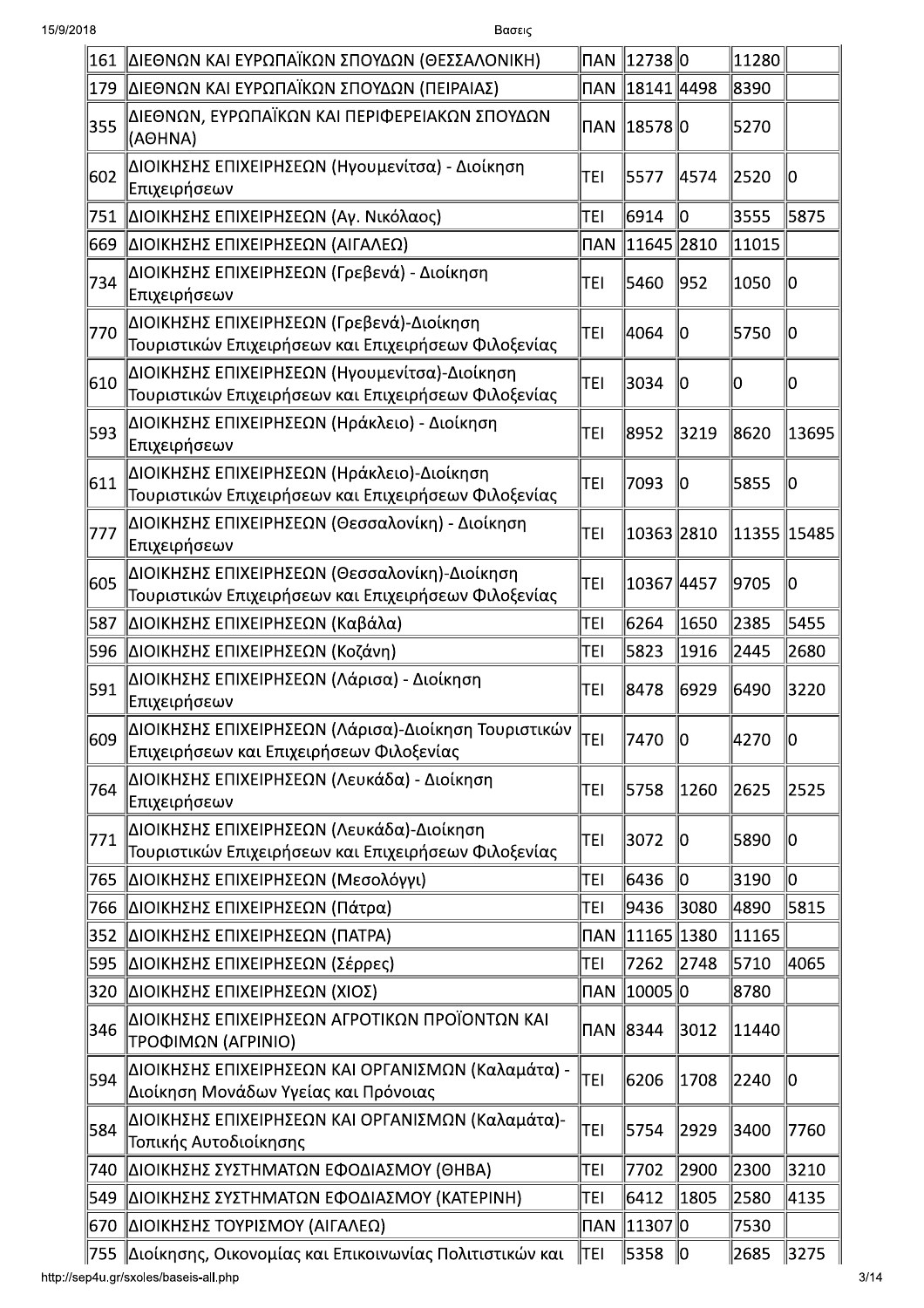| 15/9/2018 | Βασεις                                                                                                                      |            |                          |               |                                    |       |
|-----------|-----------------------------------------------------------------------------------------------------------------------------|------------|--------------------------|---------------|------------------------------------|-------|
|           | Τουριστικών Μονάδων (ΑΜΦΙΣΣΑ)                                                                                               |            |                          |               |                                    |       |
| 756       | Διοίκησης, Οικονομίας και Επικοινωνίας Πολιτιστικών και<br>Τουριστικών Μονάδων (ΠΥΡΓΟΣ)                                     | TEI        | 5285                     | 2608          | 2805                               | lo    |
|           | 240 ΔΙΟΙΚΗΤΙΚΗΣ ΕΠΙΣΤΗΜΗΣ ΚΑΙ ΤΕΧΝΟΛΟΓΙΑΣ (ΑΘΗΝΑ)                                                                           |            |                          |               | 15820                              |       |
| 154       | ΙΕΚΠΑΙΔΕΥΣΗΣ ΚΑΙ ΑΓΩΓΗΣ ΣΤΗΝ ΠΡΟΣΧΟΛΙΚΗ ΗΛΙΚΙΑ<br>(AOHNA)                                                                   |            |                          |               | ∏AN   15340  13765  16235          |       |
| 174       | <b>ΙΕΚΠΑΙΔΕΥΤΙΚΗΣ ΚΑΙ ΚΟΙΝΩΝΙΚΗΣ ΠΟΛΙΤΙΚΗΣ</b><br> (ΘΕΣΣΑΛΟΝΙΚΗ)                                                            |            | ∏AN   16711  12041  9270 |               |                                    |       |
| 497       | ΙΕΚΠΑΙΔΕΥΤΙΚΩΝ ΗΛΕΚΤΡΟΛΟΓΩΝ ΜΗΧΑΝΙΚΩΝ &<br>∥ΕΚΠΑΙΔΕΥΤΙΚΩΝ ΗΛΕΚΤΡΟΝΙΚΩΝ ΜΗΧΑΝΙΚΩΝ -<br>ΙΕΚΠΑΙΔΕΥΤΙΚΩΝ ΗΛΕΚΤΡΟΛΟΓΩΝ ΜΗΧΑΝΙΚΩΝ | ΙΑΣΠ       | 9046                     | 2372          | 12400  8900                        |       |
| 507       | ΙΕΚΠΑΙΔΕΥΤΙΚΩΝ ΗΛΕΚΤΡΟΛΟΓΩΝ ΜΗΧΑΝΙΚΩΝ &<br>∥ΕΚΠΑΙΔΕΥΤΙΚΩΝ ΗΛΕΚΤΡΟΝΙΚΩΝ ΜΗΧΑΝΙΚΩΝ -<br> ΕΚΠΑΙΔΕΥΤΙΚΩΝ ΗΛΕΚΤΡΟΝΙΚΩΝ ΜΗΧΑΝΙΚΩΝ | ΙΑΣΠ       | 8669                     | 3122          | 10450  11035                       |       |
| 477       | ∥ΕΚΠΑΙΔΕΥΤΙΚΩΝ ΜΗΧΑΝΟΛΟΓΩΝ ΜΗΧΑΝΙΚΩΝ                                                                                        | ΑΣΠ        | ∥9555                    | 2210          | 13175  8935                        |       |
| 776       | <b>ΙΕΚΠΑΙΔΕΥΤΙΚΩΝ ΠΟΛΙΤΙΚΩΝ ΜΗΧΑΝΙΚΩΝ</b>                                                                                   | ΑΣΠ        | 8863                     | 10            | 2530                               | 13970 |
| 106       | ΕΛΛΗΝΙΚΗΣ ΦΙΛΟΛΟΓΙΑΣ (ΚΟΜΟΤΗΝΗ)                                                                                             | <b>NAN</b> | $\ 11900\ 5524$          |               |                                    |       |
| 148       | ΕΠΙΚΟΙΝΩΝΙΑΣ ΚΑΙ ΜΕΣΩΝ ΜΑΖΙΚΗΣ ΕΝΗΜΕΡΩΣΗΣ<br>(AOHNA)                                                                        |            |                          |               | 7355                               |       |
|           | 153   ΕΠΙΚΟΙΝΩΝΙΑΣ, ΜΕΣΩΝ ΚΑΙ ΠΟΛΙΤΙΣΜΟΥ (ΑΘΗΝΑ)                                                                            |            |                          |               | 8220                               |       |
|           | 294   ΕΠΙΣΤΗΜΗΣ ΔΙΑΙΤΟΛΟΓΙΑΣ ΚΑΙ ΔΙΑΤΡΟΦΗΣ (ΑΘΗΝΑ)                                                                          |            |                          |               | ПА <u>N   17622  10966  17320 </u> |       |
| 324       | ∥ΕΠΙΣΤΗΜΗΣ ΖΩΙΚΗΣ ΠΑΡΑΓΩΓΗΣ ΚΑΙ ΥΔΑΤΟΚΑΛΛΙΕΡΓΕΙΩΝ<br>(AOHNA)                                                                |            | ∥∏AN ∥14352∥7454         |               | $\parallel$ 13135                  |       |
|           | 684   ΕΠΙΣΤΗΜΗΣ ΚΑΙ ΤΕΧΝΟΛΟΓΙΑΣ ΤΡΟΦΙΜΩΝ (ΑΙΓΑΛΕΩ)                                                                          |            |                          |               | 14885                              |       |
|           | 200 ΕΠΙΣΤΗΜΗΣ ΚΑΙ ΤΕΧΝΟΛΟΓΙΑΣ ΥΛΙΚΩΝ (ΗΡΑΚΛΕΙΟ)                                                                             |            | NAN 2108                 | $\parallel$ 0 | 10160                              |       |
|           | 372   ΕΠΙΣΤΗΜΗΣ ΤΡΟΦΙΜΩΝ ΚΑΙ ΔΙΑΤΡΟΦΗΣ (ΛΗΜΝΟΣ)                                                                             |            | NAN 11770 7566∣          |               | 13295                              |       |
| 328       | ΕΠΙΣΤΗΜΗΣ ΤΡΟΦΙΜΩΝ ΚΑΙ ΔΙΑΤΡΟΦΗΣ ΤΟΥ ΑΝΘΡΩΠΟΥ<br>(AOHNA)                                                                    |            | ∏AN   16631   9777       |               | ∥16185                             |       |
| 288       | ΕΠΙΣΤΗΜΗΣ ΤΩΝ ΥΛΙΚΩΝ (ΠΑΤΡΑ)                                                                                                |            |                          | $\ 0\ $       | 9945                               |       |
|           | 216 ΕΠΙΣΤΗΜΗΣ ΥΠΟΛΟΓΙΣΤΩΝ (ΗΡΑΚΛΕΙΟ)                                                                                        |            |                          |               | 13485                              |       |
|           | 401   ΕΠΙΣΤΗΜΗΣ ΦΥΣΙΚΗΣ ΑΓΩΓΗΣ ΚΑΙ ΑΘΛΗΤΙΣΜΟΥ (ΑΘΗΝΑ)                                                                       |            |                          |               | ∏AN   17924   16211   17611        |       |
| 403       | ΙΕΠΙΣΤΗΜΗΣ ΦΥΣΙΚΗΣ ΑΓΩΓΗΣ ΚΑΙ ΑΘΛΗΤΙΣΜΟΥ<br> (ΘΕΣΣΑΛΟΝΙΚΗ)                                                                  |            |                          |               | ∏AN   17588  14073  18690          |       |
| 404       | ΙΕΠΙΣΤΗΜΗΣ ΦΥΣΙΚΗΣ ΑΓΩΓΗΣ ΚΑΙ ΑΘΛΗΤΙΣΜΟΥ<br>(KOMOTHNH)                                                                      |            |                          |               | ∏AN   15352  11085  14840          |       |
|           | 402   ΕΠΙΣΤΗΜΗΣ ΦΥΣΙΚΗΣ ΑΓΩΓΗΣ ΚΑΙ ΑΘΛΗΤΙΣΜΟΥ (ΣΕΡΡΕΣ)                                                                      |            |                          |               | ∏AN   15825  12467  16349          |       |
| 405       | ΕΠΙΣΤΗΜΗΣ ΦΥΣΙΚΗΣ ΑΓΩΓΗΣ ΚΑΙ ΑΘΛΗΤΙΣΜΟΥ (ΤΡΙΚΑΛΑ)                                                                           |            |                          |               | ∥NAN   16372   12871   16664       |       |
| 323       | <b>ΙΕΠΙΣΤΗΜΗΣ ΦΥΤΙΚΗΣ ΠΑΡΑΓΩΓΗΣ (ΑΘΗΝΑ)</b>                                                                                 |            | ΠAN 15682 6209           |               | 14780                              |       |
| 685       | ∥ΕΠΙΣΤΗΜΩΝ ΟΙΝΟΥ, ΑΜΠΕΛΟΥ ΚΑΙ ΠΟΤΩΝ (ΑΙΓΑΛΕΩ)                                                                               |            |                          |               | 13170                              |       |
| 134       | ∥ΕΠΙΣΤΗΜΩΝ ΠΡΟΣΧΟΛΙΚΗΣ ΑΓΩΓΗΣ ΚΑΙ ΕΚΠΑΙΔΕΥΣΗΣ<br>(ΘΕΣΣΑΛΟΝΙΚΗ)                                                              |            |                          |               | 15690                              |       |
| 136       | ∥ΕΠΙΣΤΗΜΩΝ ΤΗΣ ΕΚΠΑΙΔΕΥΣΗΣ ΚΑΙ ΤΗΣ ΑΓΩΓΗΣ ΣΤΗΝ<br>∥ΠΡΟΣΧΟΛΙΚΗ ΗΛΙΚΙΑ (ΠΑΤΡΑ)                                                |            | ∏AN   13618  8368        |               | 13970                              |       |
| 160       | ∥ΕΠΙΣΤΗΜΩΝ ΤΗΣ ΕΚΠΑΙΔΕΥΣΗΣ ΣΤΗΝ ΠΡΟΣΧΟΛΙΚΗ ΗΛΙΚΙΑ<br> (ΑΛΕΞΑΝΔΡΟΥΠΟΛΗ)                                                      |            | ∏AN 12275 7424           |               | 11955                              |       |
|           | 250 ΕΠΙΣΤΗΜΩΝ ΤΗΣ ΘΑΛΑΣΣΑΣ (ΜΥΤΙΛΗΝΗ)                                                                                       |            | ∏AN 10550 5012           |               | 9675                               |       |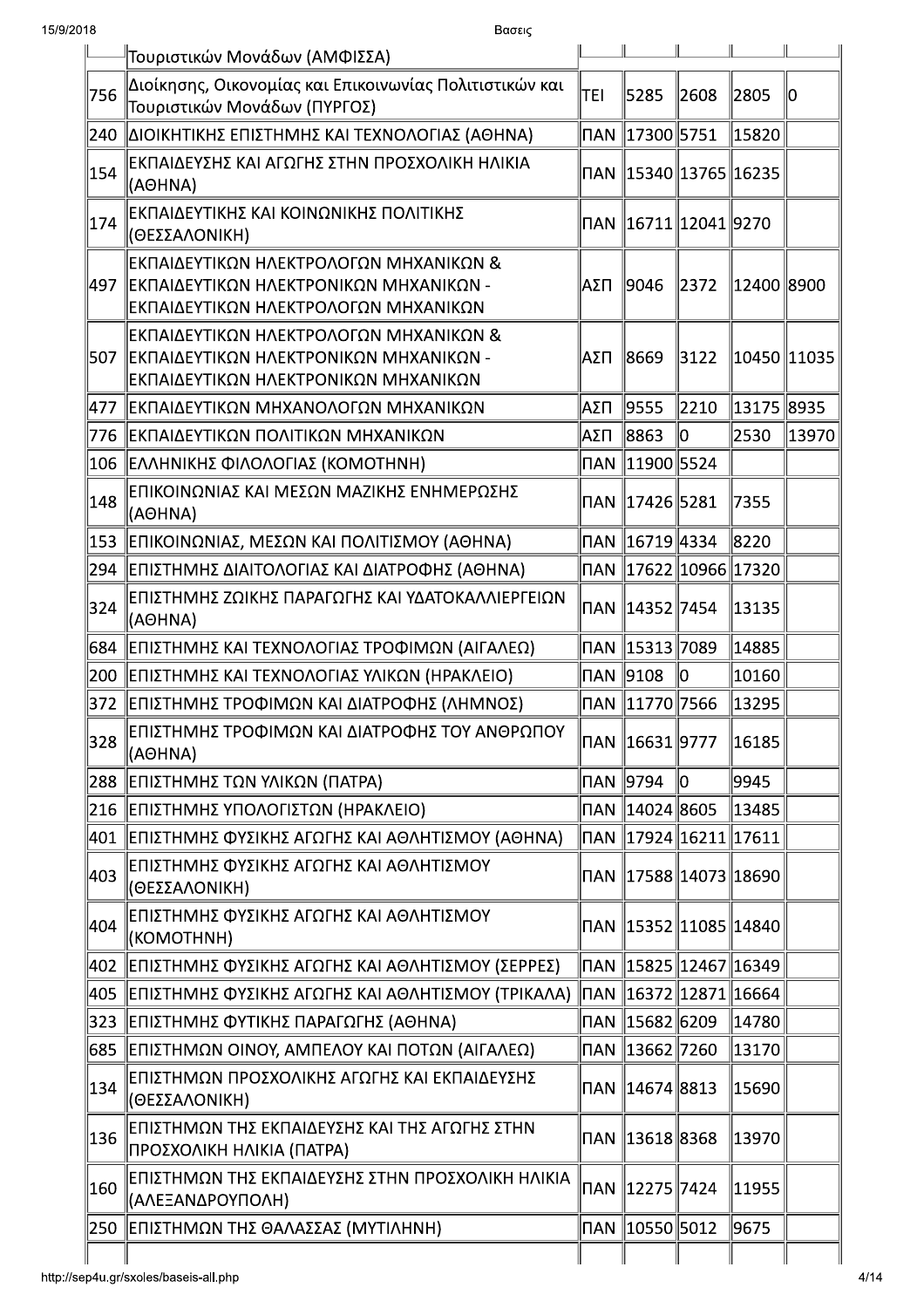|     | 162   ΕΠΙΣΤΗΜΩΝ ΤΗΣ ΠΡΟΣΧΟΛΙΚΗΣ ΑΓΩΓΗΣ ΚΑΙ<br>ΕΚΠΑΙΔΕΥΤΙΚΟΥ ΣΧΕΔΙΑΣΜΟΥ (ΡΟΔΟΣ)         |           | ∏AN   11932   6313 |                           | $\ 11395\ $                        |       |
|-----|----------------------------------------------------------------------------------------|-----------|--------------------|---------------------------|------------------------------------|-------|
|     | 680  ΕΡΓΟΘΕΡΑΠΕΙΑΣ (ΑΙΓΑΛΕΩ)                                                           |           |                    |                           | ∏AN   16473  14980  17590          |       |
|     | 675   ΕΣΩΤΕΡΙΚΗΣ ΑΡΧΙΤΕΚΤΟΝΙΚΗΣ (ΑΙΓΑΛΕΩ)                                              | ∏AN ∥9889 |                    | 10                        | 12615                              |       |
| 750 | <u> ΕΣΩΤΕΡΙΚΗΣ ΑΡΧΙΤΕΚΤΟΝΙΚΗΣ, ΔΙΑΚΟΣΜΗΣΗΣ ΚΑΙ</u><br>ΣΧΕΔΙΑΣΜΟΥ ΑΝΤΙΚΕΙΜΕΝΩΝ (ΣΕΡΡΕΣ) | TEI       | 6112               | 10                        | 8340                               | 10    |
| 801 | ΕΥΕΛΠΙΔΩΝ (ΣΣΕ) - ΟΠΛΑ                                                                 | ΣΤΡ       | 15990              |                           |                                    |       |
| 806 | ∥ΕΥΕΛΠΙΔΩΝ (ΣΣΕ) - ΣΩΜΑΤΑ                                                              | ΣΤΡ       | 17250              |                           |                                    |       |
| 335 | ΕΦΑΡΜΟΣΜΕΝΗΣ ΠΛΗΡΟΦΟΡΙΚΗΣ (ΘΕΣΣΑΛΟΝΙΚΗ)                                                |           | ∏AN   14874  6297  |                           | 15750                              |       |
| 246 | ΕΦΑΡΜΟΣΜΕΝΩΝ ΜΑΘΗΜΑΤΙΚΩΝ ΚΑΙ ΦΥΣΙΚΩΝ<br>ΕΠΙΣΤΗΜΩΝ (ΑΘΗΝΑ)                              |           | ∏AN 15748 3074     |                           |                                    |       |
| 387 | ΗΛΕΚΤΡΟΛΟΓΩΝ ΚΑΙ ΗΛΕΚΤΡΟΝΙΚΩΝ ΜΗΧΑΝΙΚΩΝ<br>(ΑΙΓΑΛΕΩ)                                   |           |                    |                           | 14315                              |       |
| 217 | ΗΛΕΚΤΡΟΛΟΓΩΝ ΜΗΧΑΝΙΚΩΝ ΚΑΙ ΜΗΧΑΝΙΚΩΝ<br>ΥΠΟΛΟΓΙΣΤΩΝ (ΑΘΗΝΑ)                            |           | ∏AN   18240  6406  |                           | 17400                              |       |
| 220 | ΗΛΕΚΤΡΟΛΟΓΩΝ ΜΗΧΑΝΙΚΩΝ ΚΑΙ ΜΗΧΑΝΙΚΩΝ<br> ΥΠΟΛΟΓΙΣΤΩΝ (ΒΟΛΟΣ)                           |           |                    |                           | 14180                              |       |
| 219 | ΗΛΕΚΤΡΟΛΟΓΩΝ ΜΗΧΑΝΙΚΩΝ ΚΑΙ ΜΗΧΑΝΙΚΩΝ<br>ΥΠΟΛΟΓΙΣΤΩΝ (ΘΕΣΣΑΛΟΝΙΚΗ)                      |           |                    |                           | 17060                              |       |
| 223 | ΗΛΕΚΤΡΟΛΟΓΩΝ ΜΗΧΑΝΙΚΩΝ ΚΑΙ ΜΗΧΑΝΙΚΩΝ<br>ΥΠΟΛΟΓΙΣΤΩΝ (ΞΑΝΘΗ)                            |           |                    |                           | 13115                              |       |
| 331 | ΗΛΕΚΤΡΟΛΟΓΩΝ ΜΗΧΑΝΙΚΩΝ ΚΑΙ ΜΗΧΑΝΙΚΩΝ<br>ΥΠΟΛΟΓΙΣΤΩΝ (ΧΑΝΙΑ)                            |           |                    |                           | 13045                              |       |
| 221 | ΗΛΕΚΤΡΟΛΟΓΩΝ ΜΗΧΑΝΙΚΩΝ ΚΑΙ ΤΕΧΝΟΛΟΓΙΑΣ<br>ΥΠΟΛΟΓΙΣΤΩΝ (ΠΑΤΡΑ)                          |           |                    |                           | 14020                              |       |
| 491 | ΗΛΕΚΤΡΟΛΟΓΩΝ ΜΗΧΑΝΙΚΩΝ ΤΕ (ΗΡΑΚΛΕΙΟ)                                                   | TEI       | 6795               | 3554                      | 9235                               | 12800 |
|     | 493   ΗΛΕΚΤΡΟΛΟΓΩΝ ΜΗΧΑΝΙΚΩΝ ΤΕ (ΚΑΒΑΛΑ)                                               | TEI       | 6329               | 3032                      | 7540                               | 2150  |
|     | ∥495 ∥ΗΛΕΚΤΡΟΛΟΓΩΝ ΜΗΧΑΝΙΚΩΝ ΤΕ (ΚΟΖΑΝΗ)                                               | TEI       | 6536               | 10                        | 7905                               | 3705  |
| 489 | ∥ΗΛΕΚΤΡΟΛΟΓΩΝ ΜΗΧΑΝΙΚΩΝ ΤΕ (ΛΑΡΙΣΑ)                                                    | TEI       | 7039               | 2554                      | 8555                               | 18265 |
|     | 487   ΗΛΕΚΤΡΟΛΟΓΩΝ ΜΗΧΑΝΙΚΩΝ ΤΕ (ΠΑΤΡΑ)                                                | TEI       | 7689               | 1030                      | 9700                               | 5225  |
| 499 | ΗΛΕΚΤΡΟΛΟΓΩΝ ΜΗΧΑΝΙΚΩΝ ΤΕ (ΧΑΛΚΙΔΑ)                                                    | TEI       | 7342               | 10                        | 7480                               | 6705  |
|     | 505   ΗΛΕΚΤΡΟΝΙΚΩΝ ΜΗΧΑΝΙΚΩΝ ΤΕ (ΘΕΣΣΑΛΟΝΙΚΗ)                                          | TEI       | 9598               | 3766                      | 9670                               | 5165  |
| 705 | ΗΛΕΚΤΡΟΝΙΚΩΝ ΜΗΧΑΝΙΚΩΝ ΤΕ (ΛΑΜΙΑ)                                                      | TEI       | 7479               | 3396                      | 7145                               | 3090  |
|     | 709   ΗΛΕΚΤΡΟΝΙΚΩΝ ΜΗΧΑΝΙΚΩΝ ΤΕ (ΧΑΝΙΑ)                                                | TEI       | 7123               | IО                        | 6615                               | 0     |
| 146 | ΘΕΑΤΡΙΚΩΝ ΣΠΟΥΔΩΝ (ΑΘΗΝΑ)                                                              |           |                    |                           | 14050                              |       |
| 362 | ∥ΘΕΑΤΡΙΚΩΝ ΣΠΟΥΔΩΝ (ΝΑΥΠΛΙΟ)                                                           |           | ∏AN   10955  5620  |                           | 11320                              |       |
| 169 | ΘΕΑΤΡΙΚΩΝ ΣΠΟΥΔΩΝ (ΠΑΤΡΑ)                                                              |           | ∏AN 11100 9119     |                           | 11315                              |       |
|     | 168   ΘΕΑΤΡΟΥ (ΘΕΣΣΑΛΟΝΙΚΗ)                                                            |           |                    | ∏AN   14105  12290  14300 |                                    |       |
| 101 | ΘΕΟΛΟΓΙΑΣ (ΑΘΗΝΑ)                                                                      |           | ΠAN ∥10675∥7750    |                           |                                    |       |
|     | 103   ΘΕΟΛΟΓΙΑΣ (ΘΕΣΣΑΛΟΝΙΚΗ)                                                          |           | ПАN ∥10536∥6352    |                           |                                    |       |
| 780 | ΘΕΟΛΟΓΙΑΣ (ΘΕΣΣΑΛΟΝΙΚΗ) - ΜΟΥΣΟΥΛΜΑΝΙΚΩΝ<br>ΣΠΟΥΔΩΝ                                    |           |                    |                           |                                    |       |
| 384 | Θεωρίας και Ιστορίας της Τέχνης (ΑΣΚΤ) (ΑΘΗΝΑ)                                         |           |                    |                           |                                    |       |
| 295 | ΙΑΤΡΙΚΗΣ (ΑΘΗΝΑ)                                                                       |           |                    |                           |                                    |       |
| 302 | ∥ΙΑΤΡΙΚΗΣ (ΑΛΕΞΑΝΔΡΟΥΠΟΛΗ)                                                             |           |                    |                           | ∏AN 18451 16910 17400              |       |
|     | 304   ΑΤΡΙΚΗΣ (ΗΡΑΚΛΕΙΟ)                                                               |           |                    |                           | ∏AN   18519  16844  17685 <i> </i> |       |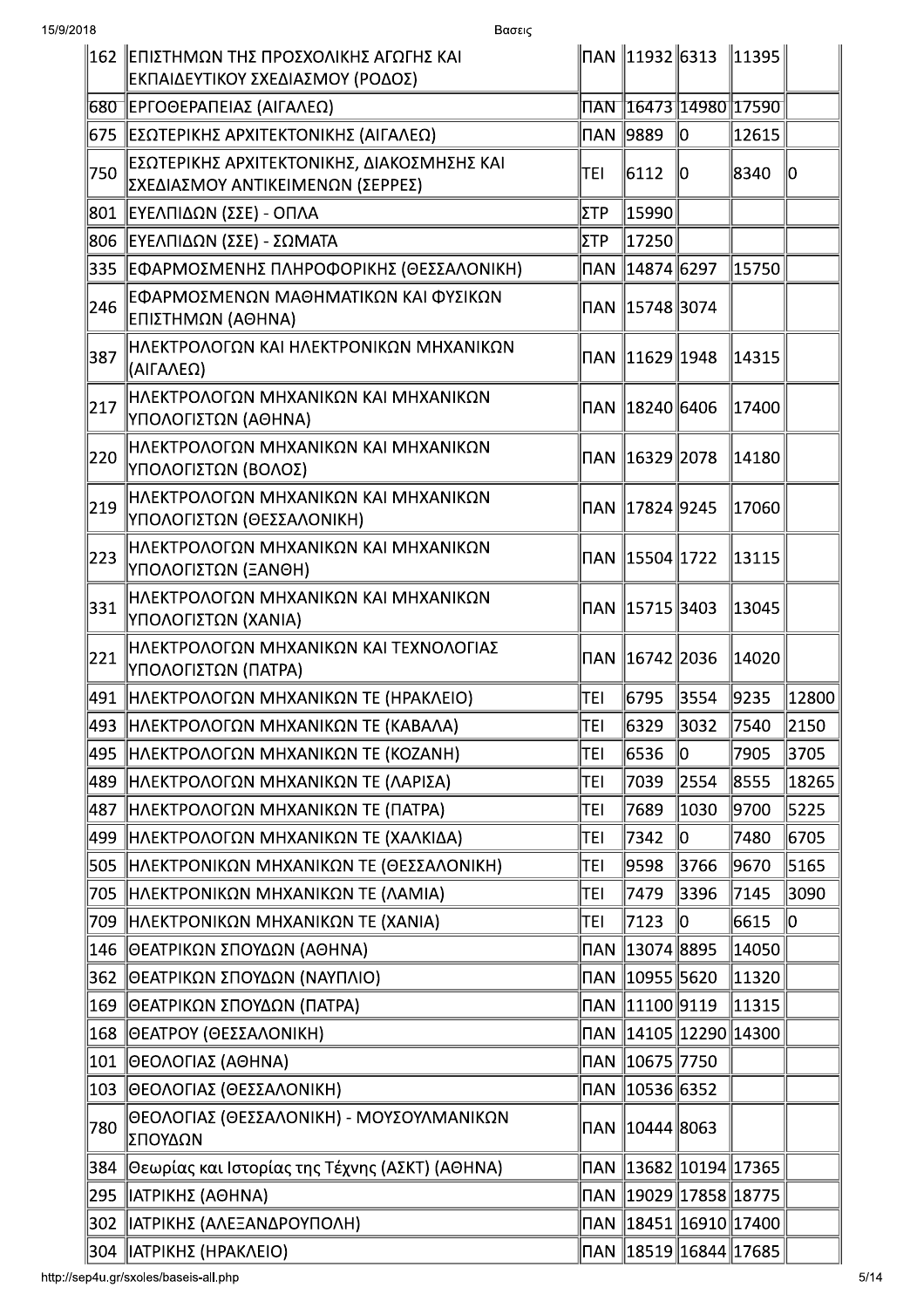| 297           | ΙΑΤΡΙΚΗΣ (ΘΕΣΣΑΛΟΝΙΚΗ)                                                            |                 |                                                  |      |                            |      |
|---------------|-----------------------------------------------------------------------------------|-----------------|--------------------------------------------------|------|----------------------------|------|
| 301           | ΙΑΤΡΙΚΗΣ (ΙΩΑΝΝΙΝΑ)                                                               |                 |                                                  |      |                            |      |
| 300           | ΙΑΤΡΙΚΗΣ (ΛΑΡΙΣΑ)                                                                 |                 | ПАN 18564 17525 17740                            |      |                            |      |
| 299           | ΙΑΤΡΙΚΗΣ (ΠΑΤΡΑ)                                                                  |                 | ∏AN   18710  17295  17935                        |      |                            |      |
| 831           | ΙΑΤΡΙΚΟ (ΣΣΑΣ) ΘΕΣ/ΝΙΚΗΣ                                                          | ΣTΡ             | 18915                                            |      |                            |      |
| 623           | ΙΑΤΡΙΚΩΝ ΕΡΓΑΣΤΗΡΙΩΝ (ΘΕΣΣΑΛΟΝΙΚΗ)                                                | TEI             |                                                  |      | 14986  10042  14055  7490  |      |
| 625           | ΙΑΤΡΙΚΩΝ ΕΡΓΑΣΤΗΡΙΩΝ (ΛΑΡΙΣΑ)                                                     | TEI             | 14158  9601                                      |      | 12630  6995                |      |
| 821           | ΙΚΑΡΩΝ (ΣΙ) ΙΠΤΑΜΕΝΟΙ                                                             | ΣΤΡ             | ∥17393                                           |      |                            |      |
| 826           | ΙΚΑΡΩΝ (ΣΙ) ΜΗΧΑΝΙΚΟΙ (ΣΜΑ)                                                       | ΣTΡ             | 18529                                            |      |                            |      |
| 183           | ΙΣΠΑΝΙΚΗΣ ΓΛΩΣΣΑΣ ΚΑΙ ΦΙΛΟΛΟΓΙΑΣ (ΑΘΗΝΑ)                                          |                 | ΠAN ∥10891∥0                                     |      |                            |      |
| 145           | ΙΣΤΟΡΙΑΣ (ΚΕΡΚΥΡΑ)                                                                |                 | ∏AN 11268 5076                                   |      |                            |      |
| 110           | ΙΣΤΟΡΙΑΣ ΚΑΙ ΑΡΧΑΙΟΛΟΓΙΑΣ (ΑΘΗΝΑ)                                                 |                 |                                                  |      |                            |      |
| $ 112\rangle$ | ΙΣΤΟΡΙΑΣ ΚΑΙ ΑΡΧΑΙΟΛΟΓΙΑΣ (ΘΕΣΣΑΛΟΝΙΚΗ)                                           |                 |                                                  |      |                            |      |
| 114           | ΙΣΤΟΡΙΑΣ ΚΑΙ ΑΡΧΑΙΟΛΟΓΙΑΣ (ΙΩΑΝΝΙΝΑ)                                              |                 | ПАN ∥12707∥6066                                  |      |                            |      |
| 116           | ΙΣΤΟΡΙΑΣ ΚΑΙ ΑΡΧΑΙΟΛΟΓΙΑΣ (ΡΕΘΥΜΝΟ)                                               |                 |                                                  |      |                            |      |
| 108           | ΙΣΤΟΡΙΑΣ ΚΑΙ ΕΘΝΟΛΟΓΙΑΣ (ΚΟΜΟΤΗΝΗ)                                                |                 |                                                  |      |                            |      |
| 173           | ΙΣΤΟΡΙΑΣ ΚΑΙ ΦΙΛΟΣΟΦΙΑΣ ΤΗΣ ΕΠΙΣΤΗΜΗΣ                                             |                 | ∏AN 13841 11495                                  |      |                            |      |
| 104           | ΙΣΤΟΡΙΑΣ, ΑΡΧΑΙΟΛΟΓΙΑΣ ΚΑΙ ΔΙΑΧΕΙΡΙΣΗΣ ΠΟΛΙΤΙΣΜΙΚΩΝ<br>ΑΓΑΘΩΝ (ΚΑΛΑΜΑΤΑ)          |                 | ΠAN   11868   5557                               |      | 11255                      |      |
| 177           | ΙΣΤΟΡΙΑΣ, ΑΡΧΑΙΟΛΟΓΙΑΣ ΚΑΙ ΚΟΙΝΩΝΙΚΗΣ<br> ΑΝΘΡΩΠΟΛΟΓΙΑΣ (ΒΟΛΟΣ)                   |                 |                                                  |      | 12460                      |      |
| 182           | ΙΤΑΛΙΚΗΣ ΓΛΩΣΣΑΣ ΚΑΙ ΦΙΛΟΛΟΓΙΑΣ (ΑΘΗΝΑ)                                           |                 |                                                  | 9923 |                            |      |
| 139           | ∥ΙΤΑΛΙΚΗΣ ΓΛΩΣΣΑΣ ΚΑΙ ΦΙΛΟΛΟΓΙΑΣ (ΘΕΣΣΑΛΟΝΙΚΗ)                                    | ∏AN <b>5350</b> |                                                  | 10   |                            |      |
| 163           | ΚΙΝΗΜΑΤΟΓΡΑΦΟΥ (ΘΕΣΣΑΛΟΝΙΚΗ)                                                      |                 | ∏AN 13847 7325                                   |      | 15415                      |      |
| 165           | ΚΟΙΝΩΝΙΚΗΣ ΑΝΘΡΩΠΟΛΟΓΙΑΣ (ΑΘΗΝΑ)                                                  |                 | $\mid$ NAN $\parallel$ 14867 $\mid$ 11909 $\mid$ |      |                            |      |
| 167           | ΚΟΙΝΩΝΙΚΗΣ ΑΝΘΡΩΠΟΛΟΓΙΑΣ ΚΑΙ ΙΣΤΟΡΙΑΣ (ΜΥΤΙΛΗΝΗ)                                  |                 | ΠAN   11047  5354                                |      |                            |      |
| 343           | ΚΟΙΝΩΝΙΚΗΣ ΔΙΟΙΚΗΣΗΣ ΚΑΙ ΠΟΛΙΤΙΚΗΣ ΕΠΙΣΤΗΜΗΣ<br>(ΚΟΜΟΤΗΝΗ) - ΚΟΙΝΩΝΙΚΗΣ ΔΙΟΙΚΗΣΗΣ |                 | ΠAN 13219 10615 4530                             |      |                            |      |
| 373           | ΚΟΙΝΩΝΙΚΗΣ ΔΙΟΙΚΗΣΗΣ ΚΑΙ ΠΟΛΙΤΙΚΗΣ ΕΠΙΣΤΗΜΗΣ<br>(ΚΟΜΟΤΗΝΗ) -ΠΟΛΙΤΙΚΗΣ ΕΠΙΣΤΗΜΗΣ   |                 |                                                  |      | 4310                       |      |
| 671           | ΚΟΙΝΩΝΙΚΗΣ ΕΡΓΑΣΙΑΣ (ΑΙΓΑΛΕΩ)                                                     |                 |                                                  |      |                            |      |
| 643           | ΚΟΙΝΩΝΙΚΗΣ ΕΡΓΑΣΙΑΣ (ΗΡΑΚΛΕΙΟ)                                                    | TEI             |                                                  |      | 13307  10828  11375  11425 |      |
| 641           | ΚΟΙΝΩΝΙΚΗΣ ΕΡΓΑΣΙΑΣ (ΠΑΤΡΑ)                                                       | TEI             |                                                  |      | 14698  11270  12820  5475  |      |
| 105           | ΚΟΙΝΩΝΙΚΗΣ ΘΕΟΛΟΓΙΑΣ (ΑΘΗΝΑ)                                                      |                 | ∏AN 10748 7324                                   |      |                            |      |
| 187           | ΚΟΙΝΩΝΙΚΗΣ ΚΑΙ ΕΚΠΑΙΔΕΥΤΙΚΗΣ ΠΟΛΙΤΙΚΗΣ (ΚΟΡΙΝΘΟΣ)                                 |                 |                                                  |      | 6770                       |      |
| 159           | ΚΟΙΝΩΝΙΚΗΣ ΠΟΛΙΤΙΚΗΣ (ΑΘΗΝΑ)                                                      |                 | ∏AN 14553 9610                                   |      | 8395                       |      |
| 126           | ΚΟΙΝΩΝΙΟΛΟΓΙΑΣ (ΑΘΗΝΑ)                                                            |                 | ∏AN 15722 14060 10170                            |      |                            |      |
| 348           | ΚΟΙΝΩΝΙΟΛΟΓΙΑΣ (ΜΥΤΙΛΗΝΗ)                                                         |                 | ΠAN 11689 6002                                   |      | 6425                       |      |
| 149           | ΚΟΙΝΩΝΙΟΛΟΓΙΑΣ (ΡΕΘΥΜΝΟ)                                                          |                 | ∏AN 13085 8728                                   |      | 6715                       |      |
| 307           | ΚΤΗΝΙΑΤΡΙΚΗΣ (ΘΕΣΣΑΛΟΝΙΚΗ)                                                        |                 | ∏AN   18094  16749  16985                        |      |                            |      |
| 308           | ΚΤΗΝΙΑΤΡΙΚΗΣ (ΚΑΡΔΙΤΣΑ)                                                           |                 |                                                  |      |                            |      |
| 841           | ΚΤΗΝΙΑΤΡΙΚΟ (ΣΣΑΣ) ΘΕΣ/ΝΙΚΗΣ                                                      | ΣΤΡ             | ∥18526                                           |      |                            |      |
| 696           | ΛΑΪΚΗΣ ΚΑΙ ΠΑΡΑΔΟΣΙΑΚΗΣ ΜΟΥΣΙΚΗΣ (ΑΡΤΑ)                                           | TEI             | 10359 8736                                       |      | 10495   9840               |      |
|               | 731   ΛΟΓΙΣΤΙΚΗΣ ΚΑΙ ΧΡΗΜΑΤΟΟΙΚΟΝΟΜΙΚΗΣ (Καλαμάτα)                                | TEI             | 8203                                             | 10   | 2350                       | 3695 |
|               |                                                                                   |                 |                                                  |      |                            |      |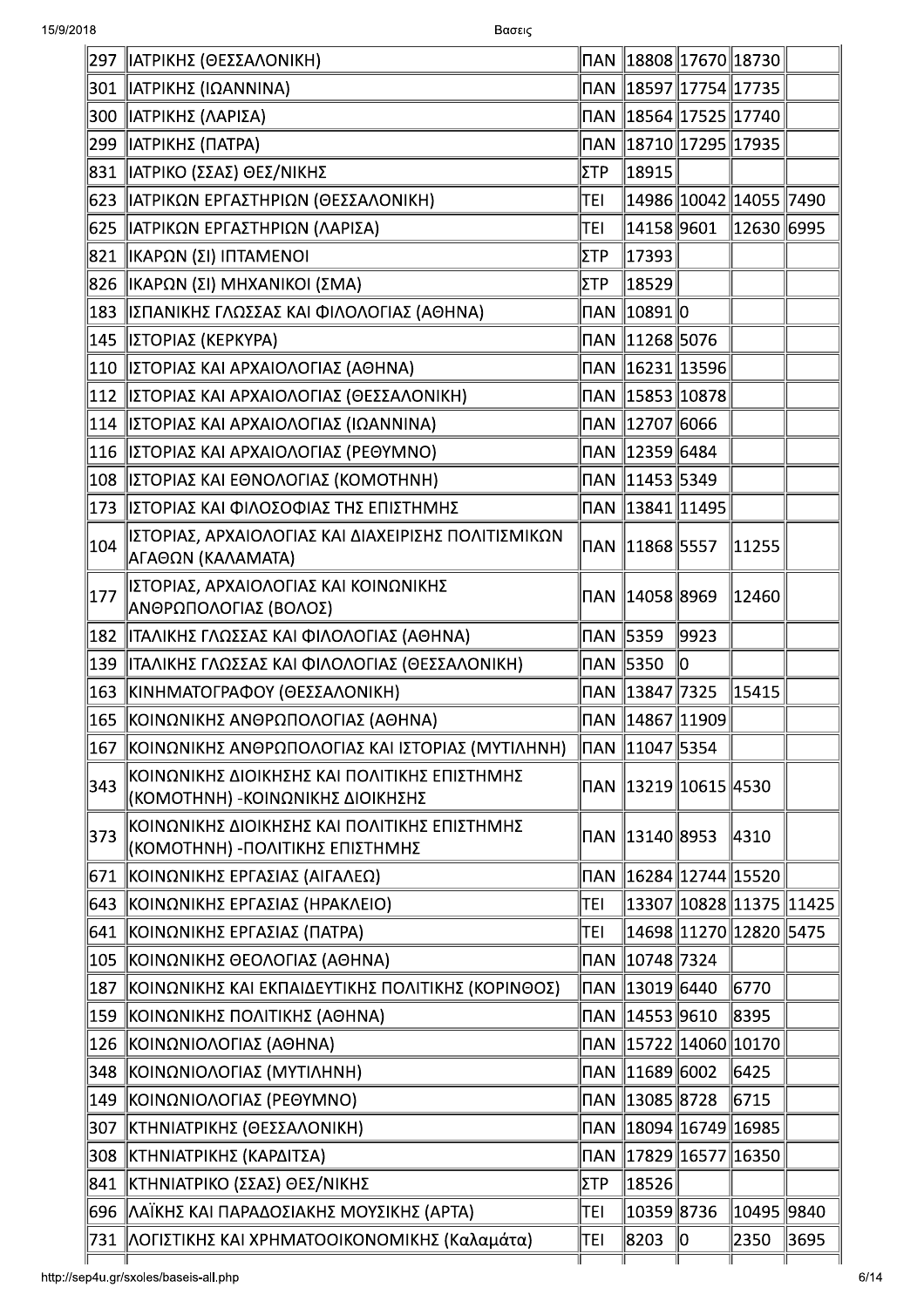| 15/9/2018 | Βασεις                                                                            |                            |                            |                  |             |      |
|-----------|-----------------------------------------------------------------------------------|----------------------------|----------------------------|------------------|-------------|------|
|           | 347   ΛΟΓΙΣΤΙΚΗΣ ΚΑΙ ΧΡΗΜΑΤΟΟΙΚΟΝΟΜΙΚΗΣ (ΑΘΗΝΑ)                                   |                            | ∥ΠAN ∥15854∥7115           |                  | $\ 15070\ $ |      |
| 672       | ΛΟΓΙΣΤΙΚΗΣ ΚΑΙ ΧΡΗΜΑΤΟΟΙΚΟΝΟΜΙΚΗΣ (ΑΙΓΑΛΕΩ)                                       |                            | ∏AN   11860  3623          |                  | 12960       |      |
| 772       | Λογιστικής και Χρηματοοικονομικής (Ηράκλειο)                                      | TEI                        | 8209                       | $\ 2931$         | ∥4380       | 10   |
| 561       | ΛΟΓΙΣΤΙΚΗΣ ΚΑΙ ΧΡΗΜΑΤΟΟΙΚΟΝΟΜΙΚΗΣ (Θεσ/νίκη)                                      | TEI                        | 10525  2909                |                  | 9870        | 9655 |
| 337       | ΛΟΓΙΣΤΙΚΗΣ ΚΑΙ ΧΡΗΜΑΤΟΟΙΚΟΝΟΜΙΚΗΣ (ΘΕΣΣΑΛΟΝΙΚΗ)                                   |                            | ΠAN   14730  4536          |                  | 15165       |      |
| 569       | ΛΟΓΙΣΤΙΚΗΣ ΚΑΙ ΧΡΗΜΑΤΟΟΙΚΟΝΟΜΙΚΗΣ (Καβάλα)                                        | TEI                        | 6811                       | 2028             | ∥1350       | 3625 |
| 773       | ΛΟΓΙΣΤΙΚΗΣ ΚΑΙ ΧΡΗΜΑΤΟΟΙΚΟΝΟΜΙΚΗΣ (Κοζάνη)                                        | TEI                        | 15969                      | llo              | 4530        | 10   |
| 565       | ΛΟΓΙΣΤΙΚΗΣ ΚΑΙ ΧΡΗΜΑΤΟΟΙΚΟΝΟΜΙΚΗΣ (Λάρισα)                                        | TEI                        | 8611                       | $\parallel$ 0    | 2270        | 2895 |
| 774       | ΛΟΓΙΣΤΙΚΗΣ ΚΑΙ ΧΡΗΜΑΤΟΟΙΚΟΝΟΜΙΚΗΣ (Μεσολόγγι)                                     | TEI                        | 16929                      | 10               | 4040        | 10   |
| 775       | ΛΟΓΙΣΤΙΚΗΣ ΚΑΙ ΧΡΗΜΑΤΟΟΙΚΟΝΟΜΙΚΗΣ (Πρέβεζα)                                       | TEI                        | 6134                       | $\parallel$ 0    | 2015        | 10   |
| 575       | ΛΟΓΙΣΤΙΚΗΣ ΚΑΙ ΧΡΗΜΑΤΟΟΙΚΟΝΟΜΙΚΗΣ (Σέρρες)                                        | TEI                        | 7614                       | $\parallel$ 1474 | $\ 2425$    | 5995 |
| 577       | ΛΟΓΙΣΤΙΚΗΣ ΚΑΙ ΧΡΗΜΑΤΟΟΙΚΟΝΟΜΙΚΗΣ (Χαλκίδα)                                       | TEI                        | 9238                       | 3097             | 2530        | 5665 |
| 620       | ΛΟΓΟΘΕΡΑΠΕΙΑΣ (ΙΩΑΝΝΙΝΑ)                                                          | <b>TEI</b>                 | 14654  10822  13855  5380  |                  |             |      |
| 663       | ΛΟΓΟΘΕΡΑΠΕΙΑΣ (ΚΑΛΑΜΑΤΑ)                                                          | TEI                        | 14137  10538  12620  5500  |                  |             |      |
| 618       | ΛΟΓΟΘΕΡΑΠΕΙΑΣ (ΠΑΤΡΑ)                                                             | TEI                        | 15006  12922  13330  4695  |                  |             |      |
| 243       | <b>MAGHMATIKΩN (AGHNA)</b>                                                        |                            | ∏AN 15152 1203             |                  |             |      |
| 245       | ∥ΜΑΘΗΜΑΤΙΚΩΝ (ΘΕΣΣΑΛΟΝΙΚΗ)                                                        |                            | ΠAN   14620  1206          |                  |             |      |
| 249       | ΜΑΘΗΜΑΤΙΚΩΝ (ΙΩΑΝΝΙΝΑ)                                                            |                            | ΠAN   12050   0            |                  |             |      |
| 247       | ∥ΜΑΘΗΜΑΤΙΚΩΝ (ΠΑΤΡΑ)                                                              |                            | ΠAN   12260   0            |                  |             |      |
|           | 252   ΜΑΘΗΜΑΤΙΚΩΝ (ΣΑΜΟΣ)                                                         |                            | ∏AN   10088   2208         |                  |             |      |
| 251       | ΜΑΘΗΜΑΤΙΚΩΝ ΚΑΙ ΕΦΑΡΜΟΣΜΕΝΩΝ ΜΑΘΗΜΑΤΙΚΩΝ<br> (ΗΡΑΚΛΕΙΟ) - ΜΑΘΗΜΑΤΙΚΩΝ             |                            | ΠAN 11413   0              |                  |             |      |
| 248       | ΜΑΘΗΜΑΤΙΚΩΝ ΚΑΙ ΕΦΑΡΜΟΣΜΕΝΩΝ ΜΑΘΗΜΑΤΙΚΩΝ<br> (ΗΡΑΚΛΕΙΟ) -ΕΦΑΡΜΟΣΜΕΝΩΝ ΜΑΘΗΜΑΤΙΚΩΝ |                            | ∏AN   10201   2314         |                  |             |      |
|           | 681   ΜΑΙΕΥΤΙΚΗΣ (ΑΙΓΑΛΕΩ)                                                        |                            |                            |                  |             |      |
| 657       | ΜΑΙΕΥΤΙΚΗΣ (ΘΕΣΣΑΛΟΝΙΚΗ)                                                          | TEI                        | 14571  10965  14450  10465 |                  |             |      |
|           | 662   ΜΑΙΕΥΤΙΚΗΣ (ΠΤΟΛΕΜΑΪΔΑ)                                                     | TEI                        | 12956 6316                 |                  | 11995 8040  |      |
| 314       | ΜΑΡΚΕΤΙΝΓΚ ΚΑΙ ΕΠΙΚΟΙΝΩΝΙΑΣ (ΑΘΗΝΑ)                                               |                            | ∏AN   13772   5758         |                  | 14625       |      |
| 181       | ΜΕΣΟΓΕΙΑΚΩΝ ΣΠΟΥΔΩΝ (ΡΟΔΟΣ)                                                       | $\mathsf{\Pi} \mathsf{AN}$ | $\ 10848\ 6089$            |                  |             |      |
| 720       | ΜΗΧΑΝΙΚΩΝ ΑΥΤΟΜΑΤΙΣΜΟΥ ΤΕ (ΘΕΣΣΑΛΟΝΙΚΗ)                                           | TEI                        | 10807  5121                |                  | 12735 8425  |      |
| 722       | ΜΗΧΑΝΙΚΩΝ ΑΥΤΟΜΑΤΙΣΜΟΥ ΤΕ (ΧΑΛΚΙΔΑ)                                               | TEI                        | 8598                       | 2647             | 10015 7660  |      |
| 388       | ∥ΜΗΧΑΝΙΚΩΝ ΒΙΟΪΑΤΡΙΚΗΣ (ΑΙΓΑΛΕΩ)                                                  |                            |                            |                  | 13320       |      |
| 389       | ΜΗΧΑΝΙΚΩΝ ΒΙΟΜΗΧΑΝΙΚΗΣ ΣΧΕΔΙΑΣΗΣ ΚΑΙ ΠΑΡΑΓΩΓΗΣ<br>(ΑΙΓΑΛΕΩ)                       |                            | ∏AN   10091   2710         |                  | 13075       |      |
|           | 272   ΜΗΧΑΝΙΚΩΝ ΕΠΙΣΤΗΜΗΣ ΥΛΙΚΩΝ (ΙΩΑΝΝΙΝΑ)                                       |                            | ΠAN 11629 ο                |                  | 10225       |      |
| 340       | ΜΗΧΑΝΙΚΩΝ ΗΛΕΚΤΡΟΝΙΚΩΝ ΥΠΟΛΟΓΙΣΤΩΝ ΚΑΙ<br>ΠΛΗΡΟΦΟΡΙΚΗΣ (ΙΩΑΝΝΙΝΑ)                 |                            | ΠAN   13501   0            |                  | 13755       |      |
| 215       | ΜΗΧΑΝΙΚΩΝ ΗΛΕΚΤΡΟΝΙΚΩΝ ΥΠΟΛΟΓΙΣΤΩΝ ΚΑΙ<br>ΠΛΗΡΟΦΟΡΙΚΗΣ (ΠΑΤΡΑ)                    |                            | ΠAN 14715 ο                |                  | 14560       |      |
| 241       | ΜΗΧΑΝΙΚΩΝ ΜΕΤΑΛΛΕΙΩΝ ΜΕΤΑΛΛΟΥΡΓΩΝ (ΑΘΗΝΑ)                                         |                            | ∏AN   14982   3323         |                  | 13785       |      |
| 644       | ΜΗΧΑΝΙΚΩΝ ΜΟΥΣΙΚΗΣ ΤΕΧΝΟΛΟΓΙΑΣ ΚΑΙ ΑΚΟΥΣΤΙΚΗΣ ΤΕ<br>(PEOYMNO)                     | TEI                        | 5751                       | 3017             | 5390        | 1890 |
| 222       | ΜΗΧΑΝΙΚΩΝ ΟΙΚΟΝΟΜΙΑΣ ΚΑΙ ΔΙΟΙΚΗΣΗΣ (ΧΙΟΣ)                                         |                            | ∏AN   9766                 | 10               | 10925       |      |
|           | 242   ΜΗΧΑΝΙΚΩΝ ΟΡΥΚΤΩΝ ΠΟΡΩΝ (ΧΑΝΙΑ)                                             |                            | ∏AN   9034                 | llo              | 10605       |      |
|           | 224   ΜΗΧΑΝΙΚΩΝ ΠΑΡΑΓΩΓΗΣ ΚΑΙ ΔΙΟΙΚΗΣΗΣ (ΞΑΝΘΗ)                                   |                            | ∏AN   12697  3061          |                  | $\ 11175\ $ |      |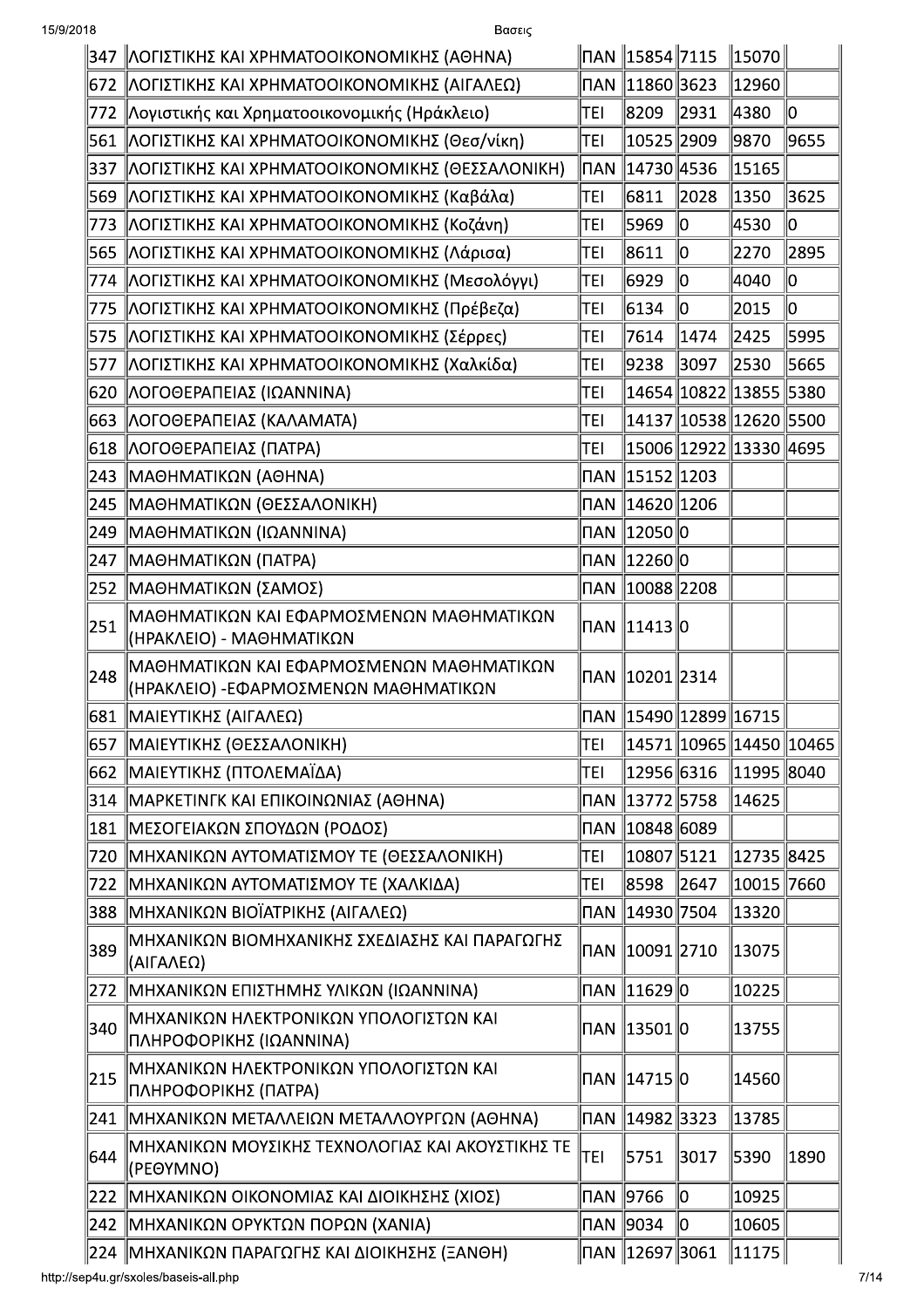| <b>NAN 9546</b><br>lo<br>14215<br> ΜΗΧΑΝΙΚΩΝ ΠΕΡΙΒΑΛΛΟΝΤΟΣ (ΚΟΖΑΝΗ)<br>778<br>1242<br>11855<br> ΜΗΧΑΝΙΚΩΝ ΠΕΡΙΒΑΛΛΟΝΤΟΣ (ΞΑΝΘΗ)<br>476<br>10810<br> ΜΗΧΑΝΙΚΩΝ ΠΕΡΙΒΑΛΛΟΝΤΟΣ (ΧΑΝΙΑ)<br>214<br>ΜΗΧΑΝΙΚΩΝ ΠΕΡΙΒΑΛΛΟΝΤΟΣ ΚΑΙ ΜΗΧΑΝΙΚΩΝ<br>  ΑΝΤΙΡΡΥΠΑΝΣΗΣ ΤΕ (ΚΟΖΑΝΗ) -ΜΗΧΑΝΙΚΩΝ<br>5766<br>514<br>TEI<br>7860<br>10<br> ΑΝΤΙΡΡΥΠΑΝΣΗΣ ΤΕ<br>ΙΜΗΧΑΝΙΚΩΝ ΠΕΡΙΒΑΛΛΟΝΤΟΣ ΚΑΙ ΜΗΧΑΝΙΚΩΝ<br>∥ΑΝΤΙΡΡΥΠΑΝΣΗΣ ΤΕ (ΚΟΖΑΝΗ) -ΜΗΧΑΝΙΚΩΝ<br>15677<br>7740<br>721<br>ITEI<br>10<br>ΓΕΩΤΕΧΝΟΛΟΓΙΑΣ ΠΕΡΙΒΑΛΛΟΝΤΟΣ ΤΕ<br> ΜΗΧΑΝΙΚΩΝ ΠΛΗΡΟΦΟΡΙΑΚΩΝ ΚΑΙ ΕΠΙΚΟΙΝΩΝΙΑΚΩΝ<br>344<br> ∏AN   9467<br>lo<br>10905<br>ΣΥΣΤΗΜΑΤΩΝ (ΣΑΜΟΣ)<br> ΜΗΧΑΝΙΚΩΝ ΠΛΗΡΟΦΟΡΙΚΗΣ ΚΑΙ ΤΗΛΕΠΙΚΟΙΝΩΝΙΩΝ<br>371<br>ΠAN ∥11601∥0<br>12900<br>(KOZANH)<br>ΜΗΧΑΝΙΚΩΝ ΠΛΗΡΟΦΟΡΙΚΗΣ ΚΑΙ ΥΠΟΛΟΓΙΣΤΩΝ<br>390<br>15130<br>(ΑΙΓΑΛΕΩ)<br>1804<br>710   ΜΗΧΑΝΙΚΩΝ ΠΛΗΡΟΦΟΡΙΚΗΣ ΤΕ (ΑΡΤΑ)<br>7332<br>7925<br>TEI<br>lo<br>9965<br>∥ΜΗΧΑΝΙΚΩΝ ΠΛΗΡΟΦΟΡΙΚΗΣ ΤΕ (ΗΡΑΚΛΕΙΟ)<br>9199<br>725<br>TEI<br>11928 2180<br>  13315  10415<br>∥ΜΗΧΑΝΙΚΩΝ ΠΛΗΡΟΦΟΡΙΚΗΣ ΤΕ (ΘΕΣΣΑΛΟΝΙΚΗ)<br>712<br>TEI<br>llo<br>8725<br> ΜΗΧΑΝΙΚΩΝ ΠΛΗΡΟΦΟΡΙΚΗΣ ΤΕ (ΚΑΒΑΛΑ)<br>8409<br>724<br>TEI<br>lo<br>∥ΜΗΧΑΝΙΚΩΝ ΠΛΗΡΟΦΟΡΙΚΗΣ ΤΕ (ΚΑΣΤΟΡΙΑ)<br>7349<br>7665<br>735<br> TEI<br>lo<br> ΜΗΧΑΝΙΚΩΝ ΠΛΗΡΟΦΟΡΙΚΗΣ ΤΕ (ΛΑΜΙΑ)<br>8772<br>9125<br>506<br> TEI | 6245<br>7155 |
|---------------------------------------------------------------------------------------------------------------------------------------------------------------------------------------------------------------------------------------------------------------------------------------------------------------------------------------------------------------------------------------------------------------------------------------------------------------------------------------------------------------------------------------------------------------------------------------------------------------------------------------------------------------------------------------------------------------------------------------------------------------------------------------------------------------------------------------------------------------------------------------------------------------------------------------------------------------------------------------------------------------------------------------------------------------------------------------------------------------------------------------------------------------------------------------------------------------------------------------------------------------------|--------------|
|                                                                                                                                                                                                                                                                                                                                                                                                                                                                                                                                                                                                                                                                                                                                                                                                                                                                                                                                                                                                                                                                                                                                                                                                                                                                     |              |
|                                                                                                                                                                                                                                                                                                                                                                                                                                                                                                                                                                                                                                                                                                                                                                                                                                                                                                                                                                                                                                                                                                                                                                                                                                                                     |              |
|                                                                                                                                                                                                                                                                                                                                                                                                                                                                                                                                                                                                                                                                                                                                                                                                                                                                                                                                                                                                                                                                                                                                                                                                                                                                     |              |
|                                                                                                                                                                                                                                                                                                                                                                                                                                                                                                                                                                                                                                                                                                                                                                                                                                                                                                                                                                                                                                                                                                                                                                                                                                                                     |              |
|                                                                                                                                                                                                                                                                                                                                                                                                                                                                                                                                                                                                                                                                                                                                                                                                                                                                                                                                                                                                                                                                                                                                                                                                                                                                     |              |
|                                                                                                                                                                                                                                                                                                                                                                                                                                                                                                                                                                                                                                                                                                                                                                                                                                                                                                                                                                                                                                                                                                                                                                                                                                                                     |              |
|                                                                                                                                                                                                                                                                                                                                                                                                                                                                                                                                                                                                                                                                                                                                                                                                                                                                                                                                                                                                                                                                                                                                                                                                                                                                     |              |
|                                                                                                                                                                                                                                                                                                                                                                                                                                                                                                                                                                                                                                                                                                                                                                                                                                                                                                                                                                                                                                                                                                                                                                                                                                                                     |              |
|                                                                                                                                                                                                                                                                                                                                                                                                                                                                                                                                                                                                                                                                                                                                                                                                                                                                                                                                                                                                                                                                                                                                                                                                                                                                     | 4240         |
|                                                                                                                                                                                                                                                                                                                                                                                                                                                                                                                                                                                                                                                                                                                                                                                                                                                                                                                                                                                                                                                                                                                                                                                                                                                                     | 6205         |
|                                                                                                                                                                                                                                                                                                                                                                                                                                                                                                                                                                                                                                                                                                                                                                                                                                                                                                                                                                                                                                                                                                                                                                                                                                                                     |              |
|                                                                                                                                                                                                                                                                                                                                                                                                                                                                                                                                                                                                                                                                                                                                                                                                                                                                                                                                                                                                                                                                                                                                                                                                                                                                     | 5045         |
|                                                                                                                                                                                                                                                                                                                                                                                                                                                                                                                                                                                                                                                                                                                                                                                                                                                                                                                                                                                                                                                                                                                                                                                                                                                                     | 4445         |
|                                                                                                                                                                                                                                                                                                                                                                                                                                                                                                                                                                                                                                                                                                                                                                                                                                                                                                                                                                                                                                                                                                                                                                                                                                                                     | 4275         |
| 300<br>8865<br>∥ΜΗΧΑΝΙΚΩΝ ΠΛΗΡΟΦΟΡΙΚΗΣ ΤΕ (ΛΑΡΙΣΑ)<br>8739<br>723<br> TEI                                                                                                                                                                                                                                                                                                                                                                                                                                                                                                                                                                                                                                                                                                                                                                                                                                                                                                                                                                                                                                                                                                                                                                                           | 4585         |
| lo<br>8270<br> ΜΗΧΑΝΙΚΩΝ ΠΛΗΡΟΦΟΡΙΚΗΣ ΤΕ (ΝΑΥΠΑΚΤΟΣ)<br> 7987<br>736<br> TEI                                                                                                                                                                                                                                                                                                                                                                                                                                                                                                                                                                                                                                                                                                                                                                                                                                                                                                                                                                                                                                                                                                                                                                                        | 4340         |
| 8200<br>∥10245 ∥4490<br>∥ΜΗΧΑΝΙΚΩΝ ΠΛΗΡΟΦΟΡΙΚΗΣ ΤΕ (ΣΕΡΡΕΣ)<br>9292<br>727<br> TEI                                                                                                                                                                                                                                                                                                                                                                                                                                                                                                                                                                                                                                                                                                                                                                                                                                                                                                                                                                                                                                                                                                                                                                                  |              |
| 2528<br>∥ΜΗΧΑΝΙΚΩΝ ΠΛΗΡΟΦΟΡΙΚΗΣ ΤΕ (ΣΠΑΡΤΗ)<br>7484<br>7845<br>529<br>TEI                                                                                                                                                                                                                                                                                                                                                                                                                                                                                                                                                                                                                                                                                                                                                                                                                                                                                                                                                                                                                                                                                                                                                                                           | 4490         |
| ΜΗΧΑΝΙΚΩΝ ΣΧΕΔΙΑΣΗΣ ΠΡΟΪΟΝΤΩΝ ΚΑΙ ΣΥΣΤΗΜΑΤΩΝ<br>238<br>3809<br>11360<br>(ΣΥΡΟΣ)                                                                                                                                                                                                                                                                                                                                                                                                                                                                                                                                                                                                                                                                                                                                                                                                                                                                                                                                                                                                                                                                                                                                                                                     |              |
| 10930   6110<br>1838<br> ΜΗΧΑΝΙΚΩΝ ΤΕΧΝΟΛΟΓΙΑΣ ΑΕΡΟΣΚΑΦΩΝ ΤΕ (ΧΑΛΚΙΔΑ)<br> TEI<br>8586<br>737                                                                                                                                                                                                                                                                                                                                                                                                                                                                                                                                                                                                                                                                                                                                                                                                                                                                                                                                                                                                                                                                                                                                                                       |              |
| ΜΗΧΑΝΙΚΩΝ ΤΕΧΝΟΛΟΓΙΑΣ ΠΕΤΡΕΛΑΙΟΥ ΚΑΙ ΦΥΣΙΚΟΥ<br> ΑΕΡΙΟΥ ΤΕ ΚΑΙ ΜΗΧΑΝΟΛΟΓΩΝ ΜΗΧΑΝΙΚΩΝ ΤΕ (ΚΑΒΑΛΑ)<br>TEI<br>513<br>6279<br>8870<br>l0<br>- ΜΗΧΑΝΙΚΩΝ ΤΕΧΝΟΛΟΓΙΑΣ ΠΕΤΡΕΛΑΙΟΥ ΚΑΙ ΦΥΣΙΚΟΥ<br>ΑΕΡΙΟΥ ΤΕ                                                                                                                                                                                                                                                                                                                                                                                                                                                                                                                                                                                                                                                                                                                                                                                                                                                                                                                                                                                                                                                                 | 5930         |
| ΙΜΗΧΑΝΙΚΩΝ ΤΕΧΝΟΛΟΓΙΑΣ ΠΕΤΡΕΛΑΙΟΥ ΚΑΙ ΦΥΣΙΚΟΥ<br>TEI<br>  ΑΕΡΙΟΥ ΤΕ ΚΑΙ ΜΗΧΑΝΟΛΟΓΩΝ ΜΗΧΑΝΙΚΩΝ ΤΕ (ΚΑΒΑΛΑ)<br>6438<br>2534<br>9645<br> 471<br>- ΜΗΧΑΝΟΛΟΓΩΝ ΜΗΧΑΝΙΚΩΝ ΤΕ                                                                                                                                                                                                                                                                                                                                                                                                                                                                                                                                                                                                                                                                                                                                                                                                                                                                                                                                                                                                                                                                                             | 9485         |
| ΜΗΧΑΝΙΚΩΝ ΤΟΠΟΓΡΑΦΙΑΣ ΚΑΙ ΓΕΩΠΛΗΡΟΦΟΡΙΚΗΣ<br>391<br>3052<br>2285<br>(ΑΙΓΑΛΕΩ)                                                                                                                                                                                                                                                                                                                                                                                                                                                                                                                                                                                                                                                                                                                                                                                                                                                                                                                                                                                                                                                                                                                                                                                       |              |
| ΜΗΧΑΝΙΚΩΝ ΦΥΣΙΚΩΝ ΠΟΡΩΝ ΚΑΙ ΠΕΡΙΒΑΛΛΟΝΤΟΣ ΤΕ<br>532<br> TEI<br>6585<br>8490<br>10<br>(XANIA)                                                                                                                                                                                                                                                                                                                                                                                                                                                                                                                                                                                                                                                                                                                                                                                                                                                                                                                                                                                                                                                                                                                                                                        | 7185         |
| ΜΗΧΑΝΙΚΩΝ ΧΩΡΟΤΑΞΙΑΣ ΚΑΙ ΑΝΑΠΤΥΞΗΣ<br>363<br>7140<br>(ΘΕΣΣΑΛΟΝΙΚΗ)                                                                                                                                                                                                                                                                                                                                                                                                                                                                                                                                                                                                                                                                                                                                                                                                                                                                                                                                                                                                                                                                                                                                                                                                  |              |
| ΜΗΧΑΝΙΚΩΝ ΧΩΡΟΤΑΞΙΑΣ, ΠΟΛΕΟΔΟΜΙΑΣ ΚΑΙ<br>228<br>4555<br>3800<br>ΠΕΡΙΦΕΡΕΙΑΚΗΣ ΑΝΑΠΤΥΞΗΣ (ΒΟΛΟΣ)                                                                                                                                                                                                                                                                                                                                                                                                                                                                                                                                                                                                                                                                                                                                                                                                                                                                                                                                                                                                                                                                                                                                                                     |              |
| ΜΗΧΑΝΟΛΟΓΩΝ ΚΑΙ ΑΕΡΟΝΑΥΠΗΓΩΝ ΜΗΧΑΝΙΚΩΝ<br>213<br>14830<br>(NATPA)                                                                                                                                                                                                                                                                                                                                                                                                                                                                                                                                                                                                                                                                                                                                                                                                                                                                                                                                                                                                                                                                                                                                                                                                   |              |
| 17120<br> 209   ΜΗΧΑΝΟΛΟΓΩΝ ΜΗΧΑΝΙΚΩΝ (ΑΘΗΝΑ)                                                                                                                                                                                                                                                                                                                                                                                                                                                                                                                                                                                                                                                                                                                                                                                                                                                                                                                                                                                                                                                                                                                                                                                                                       |              |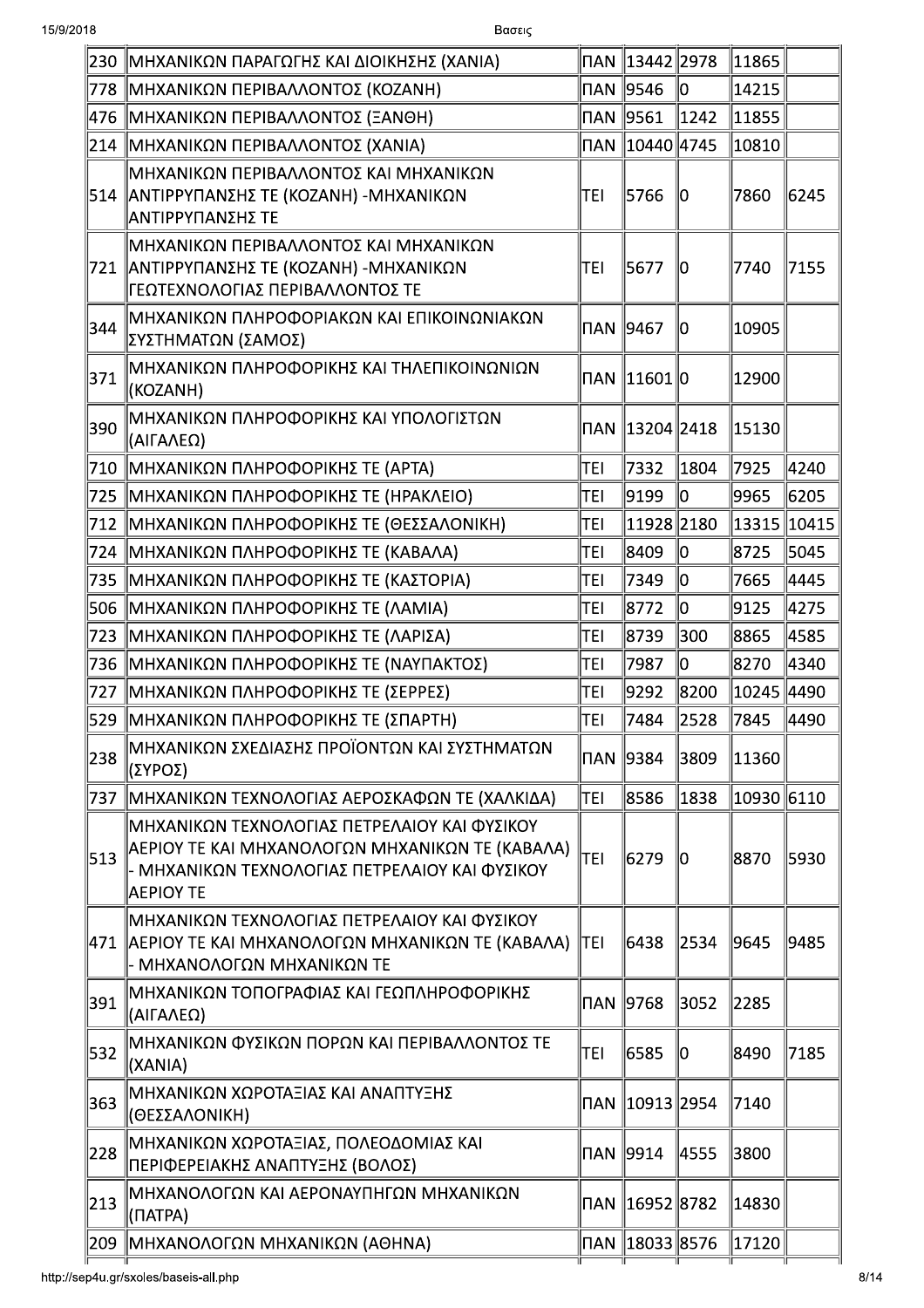| 15/9/2018 | Βασεις                                                                                                             |      |                    |                          |                                    |       |
|-----------|--------------------------------------------------------------------------------------------------------------------|------|--------------------|--------------------------|------------------------------------|-------|
|           | 392   ΜΗΧΑΝΟΛΟΓΩΝ ΜΗΧΑΝΙΚΩΝ (ΑΙΓΑΛΕΩ)                                                                              |      | ∏AN   13324   2450 |                          | $\parallel$ 15625 $\parallel$      |       |
|           | 332   ΜΗΧΑΝΟΛΟΓΩΝ ΜΗΧΑΝΙΚΩΝ (ΒΟΛΟΣ)                                                                                |      | ΠAN   16520  2274  |                          | 14640                              |       |
| 211       | ΜΗΧΑΝΟΛΟΓΩΝ ΜΗΧΑΝΙΚΩΝ (ΘΕΣΣΑΛΟΝΙΚΗ)                                                                                |      | ΠAN   17463  5090  |                          | 16735                              |       |
|           | 210   ΜΗΧΑΝΟΛΟΓΩΝ ΜΗΧΑΝΙΚΩΝ (ΚΟΖΑΝΗ)                                                                               |      | ΠAN   15466   2004 |                          | 14030                              |       |
|           | ΜΗΧΑΝΟΛΟΓΩΝ ΜΗΧΑΝΙΚΩΝ ΚΑΙ ΒΙΟΜΗΧΑΝΙΚΟΥ<br> 592   ΣΧΕΔΙΑΣΜΟΥ ΤΕ (ΚΟΖΑΝΗ) -ΒΙΟΜΗΧΑΝΙΚΟΥ ΣΧΕΔΙΑΣΜΟΥ<br>lte            | TEI  | 16013              | llO                      | 8945                               | 5320  |
|           | ΜΗΧΑΝΟΛΟΓΩΝ ΜΗΧΑΝΙΚΩΝ ΚΑΙ ΒΙΟΜΗΧΑΝΙΚΟΥ<br> 473   ΣΧΕΔΙΑΣΜΟΥ ΤΕ (ΚΟΖΑΝΗ) -ΜΗΧΑΝΟΛΟΓΩΝ ΜΗΧΑΝΙΚΩΝ<br>∥TE              | ltei | 16320              | 10                       | 9765                               | 15685 |
| 767       | ΜΗΧΑΝΟΛΟΓΩΝ ΜΗΧΑΝΙΚΩΝ ΤΕ (ΗΡΑΚΛΕΙΟ)                                                                                | TEI  | 7631               | 3037                     | 10800  8010                        |       |
| 467       | ΜΗΧΑΝΟΛΟΓΩΝ ΜΗΧΑΝΙΚΩΝ ΤΕ (ΛΑΡΙΣΑ)                                                                                  | TEI  | 7757               | 2206                     | 11125 6875                         |       |
| 465       | ΜΗΧΑΝΟΛΟΓΩΝ ΜΗΧΑΝΙΚΩΝ ΤΕ (ΠΑΤΡΑ)                                                                                   | TEI  | 8703               | 1214                     |                                    |       |
| 475       | ΜΗΧΑΝΟΛΟΓΩΝ ΜΗΧΑΝΙΚΩΝ ΤΕ (ΣΕΡΡΕΣ)                                                                                  | TEI  | 7555               | llo                      | 11260 13125                        |       |
| 479       | ΜΗΧΑΝΟΛΟΓΩΝ ΜΗΧΑΝΙΚΩΝ ΤΕ (ΧΑΛΚΙΔΑ)                                                                                 | TEI  | 7880               | lo                       | 10875 7735                         |       |
| 516       | ΜΗΧΑΝΟΛΟΓΩΝ ΟΧΗΜΑΤΩΝ ΤΕ (ΘΕΣΣΑΛΟΝΙΚΗ)                                                                              | TEI  | 8721               | 2286                     | 13925 7295                         |       |
|           | ΜΟΝΙΜΩΝ ΥΠΑΞΙΩΜΑΤΙΚΩΝ ΑΕΡΟΠΟΡΙΑΣ (ΣΜΥΑ) -<br> 880   ΚΑΤΕΥΘΥΝΣΗ ΔΙΟΙΚΗΤΙΚΗΣ ΚΑΙ ΕΦΟΔΙΑΣΤΙΚΗΣ<br><b>ΙΥΠΟΣΤΗΡΙΞΗΣ</b> | IΣTP | 16881              |                          | 19475                              |       |
| 879       | ΜΟΝΙΜΩΝ ΥΠΑΞΙΩΜΑΤΙΚΩΝ ΑΕΡΟΠΟΡΙΑΣ (ΣΜΥΑ) -<br> ΚΑΤΕΥΘΥΝΣΗ ΕΠΙΧΕΙΡΗΣΙΑΚΗΣ ΥΠΟΣΤΗΡΙΞΗΣ                                | ∣ΣTP | 16720              |                          | 18570                              |       |
| 878       | ∥ΜΟΝΙΜΩΝ ΥΠΑΞΙΩΜΑΤΙΚΩΝ ΑΕΡΟΠΟΡΙΑΣ (ΣΜΥΑ) -<br> ΚΑΤΕΥΘΥΝΣΗ ΤΕΧΝΟΛΟΓΙΚΗΣ ΥΠΟΣΤΗΡΙΞΗΣ                                 | ΣΤΡ  | 16056              |                          | 18370                              |       |
| 864       | ΜΟΝΙΜΩΝ ΥΠΑΞΙΩΜΑΤΙΚΩΝ ΝΑΥΤΙΚΟΥ (Σ.Μ.Υ.Ν.)                                                                          | ∣ΣTP | 14956              |                          | 17510                              |       |
|           | 862   ΜΟΝΙΜΩΝ ΥΠΑΞΙΩΜΑΤΙΚΩΝ ΣΤΡΑΤΟΥ (Σ.Μ.Υ.) - ΟΠΛΑ                                                                | ∥ΣTP | 14541              |                          | 17745                              |       |
|           | 863   ΜΟΝΙΜΩΝ ΥΠΑΞΙΩΜΑΤΙΚΩΝ ΣΤΡΑΤΟΥ (Σ.Μ.Υ.) - ΣΩΜΑΤΑ                                                              | ΣTΡ  | $\ 15450\ $        |                          | 18130                              |       |
| 290       | ΜΟΡΙΑΚΗΣ ΒΙΟΛΟΓΙΑΣ ΚΑΙ ΓΕΝΕΤΙΚΗΣ<br> (ΑΛΕΞΑΝΔΡΟΥΠΟΛΗ)                                                              |      |                    |                          | ∏AN   17522  10567  13515          |       |
|           | 409   ΜΟΥΣΙΚΗΣ ΕΠΙΣΤΗΜΗΣ ΚΑΙ ΤΕΧΝΗΣ (ΘΕΣΣΑΛΟΝΙΚΗ)                                                                  |      |                    | ∏AN   17028  18259  0    |                                    |       |
|           | 408   ΜΟΥΣΙΚΩΝ ΣΠΟΥΔΩΝ (ΑΘΗΝΑ)                                                                                     |      |                    |                          | ∏AN   13454  12352  10310          |       |
|           | 406   ΜΟΥΣΙΚΩΝ ΣΠΟΥΔΩΝ (ΘΕΣΣΑΛΟΝΙΚΗ)                                                                               |      |                    | ∏AN   15095  15044  9260 |                                    |       |
|           | 407   ΜΟΥΣΙΚΩΝ ΣΠΟΥΔΩΝ (ΚΕΡΚΥΡΑ)                                                                                   |      |                    | ∏AN   12000  11148  0    |                                    |       |
|           | 393   ΝΑΥΠΗΓΩΝ ΜΗΧΑΝΙΚΩΝ (ΑΙΓΑΛΕΩ)                                                                                 |      |                    |                          | ∏AN   13234  2336   14595          |       |
|           | 229  ΝΑΥΠΗΓΩΝ ΜΗΧΑΝΟΛΟΓΩΝ ΜΗΧΑΝΙΚΩΝ (ΑΘΗΝΑ)                                                                        |      |                    |                          | ∏AN   17784  15279  16415          |       |
|           | 811   ΝΑΥΤΙΚΩΝ ΔΟΚΙΜΩΝ (ΣΝΔ) ΜΑΧΙΜΟΙ                                                                               | ∣ΣTP | 17652              |                          |                                    |       |
|           | 816   ΝΑΥΤΙΚΩΝ ΔΟΚΙΜΩΝ (ΣΝΔ) ΜΗΧΑΝΙΚΟΙ                                                                             | ΣTP  | $\ 17728\ $        |                          |                                    |       |
|           | 157  ΝΑΥΤΙΛΙΑΚΩΝ ΣΠΟΥΔΩΝ (ΠΕΙΡΑΙΑΣ)                                                                                |      | ∏AN   15493   0    |                          | 5425                               |       |
|           | 180  ΝΑΥΤΙΛΙΑΣ ΚΑΙ ΕΠΙΧΕΙΡΗΜΑΤΙΚΩΝ ΥΠΗΡΕΣΙΩΝ (ΧΙΟΣ)                                                                |      | ΠAN   11080  3734  |                          | 13545                              |       |
|           | <b>117   NOMIKHE (AOHNA)</b>                                                                                       |      |                    | ∏AN   18219  15944       |                                    |       |
|           | 119   ΝΟΜΙΚΗΣ (ΘΕΣΣΑΛΟΝΙΚΗ)                                                                                        |      |                    | ∏AN   17965  13997       |                                    |       |
|           | 121   NOMIKHΣ (KOMOTHNH)                                                                                           |      |                    | ∏AN   17465  12769       |                                    |       |
|           | 306   ΝΟΣΗΛΕΥΤΙΚΗΣ (ΑΘΗΝΑ)                                                                                         |      |                    |                          | ∏AN   17011  14266  17685 <i> </i> |       |
|           | 682   ΝΟΣΗΛΕΥΤΙΚΗΣ (ΑΙΓΑΛΕΩ)                                                                                       |      | ΠAN   15462   9149 |                          | 16060                              |       |
|           |                                                                                                                    |      |                    |                          |                                    |       |
|           | 744   ΝΟΣΗΛΕΥΤΙΚΗΣ (ΔΙΔΥΜΟΤΕΙΧΟ)                                                                                   | TEI  | ∥11541∥5287        |                          | $\ 11180\ 6180$                    |       |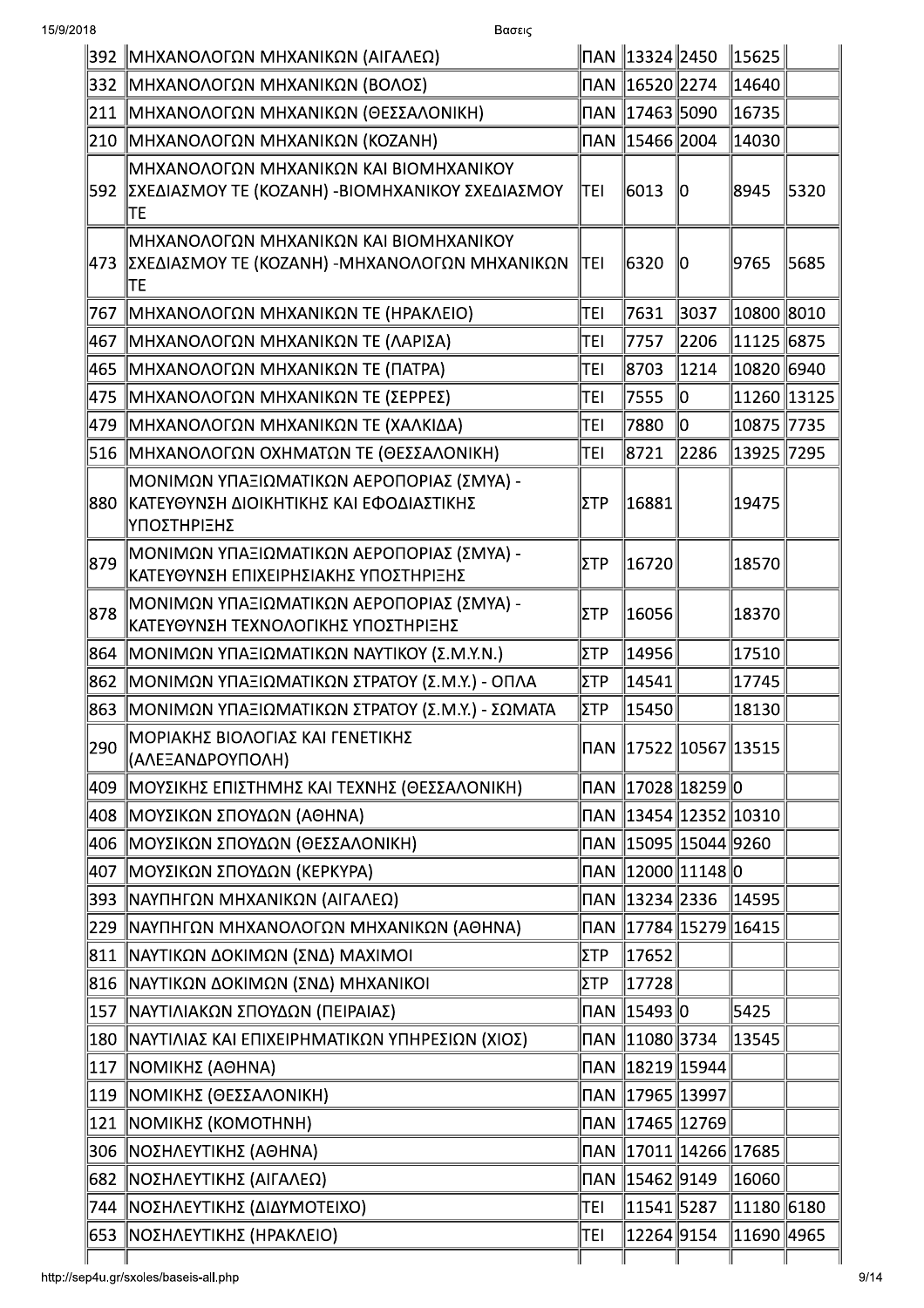|               | 647   ΝΟΣΗΛΕΥΤΙΚΗΣ (ΘΕΣΣΑΛΟΝΙΚΗ)                       | TEI  |                               |      | $\parallel$ 13899 $\parallel$ 9644 $\parallel$ 14860 $\parallel$ 11500 $\parallel$ |    |
|---------------|--------------------------------------------------------|------|-------------------------------|------|------------------------------------------------------------------------------------|----|
|               | 654   ΝΟΣΗΛΕΥΤΙΚΗΣ (ΙΩΑΝΝΙΝΑ)                          | TEI  | 12573 4979∣                   |      | $\ 12060\ 5800$                                                                    |    |
|               | 652   ΝΟΣΗΛΕΥΤΙΚΗΣ (ΛΑΜΙΑ)                             | TEI  |                               |      | 12316  4785   11955  5835                                                          |    |
|               | 651   ΝΟΣΗΛΕΥΤΙΚΗΣ (ΛΑΡΙΣΑ)                            | TEI  |                               |      | 12428  7565   13350  11120                                                         |    |
|               | 649   ΝΟΣΗΛΕΥΤΙΚΗΣ (ΠΑΤΡΑ)                             | TEI  | ∥13294∥5840                   |      | $\ $ 12120 $\ $ 4730                                                               |    |
|               | 190   ΝΟΣΗΛΕΥΤΙΚΗΣ (ΣΠΑΡΤΗ)                            |      |                               |      | ∏AN   14716  12850  15005                                                          |    |
| 385           | ΞΕΝΩΝ ΓΛΩΣΣΩΝ ΜΕΤΑΦΡΑΣΗΣ ΚΑΙ ΔΙΕΡΜΗΝΕΙΑΣ<br>(KEPKYPA)  |      | ∏AN   17317  12235            |      |                                                                                    |    |
|               | 303   ΟΔΟΝΤΙΑΤΡΙΚΗΣ (ΑΘΗΝΑ)                            |      |                               |      | ∏AN   18382  15267  18000                                                          |    |
|               | 305   ΟΔΟΝΤΙΑΤΡΙΚΗΣ (ΘΕΣΣΑΛΟΝΙΚΗ)                      |      |                               |      |                                                                                    |    |
|               | 836   ΟΔΟΝΤΙΑΤΡΙΚΟ (ΣΣΑΣ) ΘΕΣ/ΝΙΚΗΣ                    | ΣΤΡ  | $\parallel$ 18694 $\parallel$ |      |                                                                                    |    |
|               | 144   ΟΙΚΙΑΚΗΣ ΟΙΚΟΝΟΜΙΑΣ ΚΑΙ ΟΙΚΟΛΟΓΙΑΣ (ΑΘΗΝΑ)       |      | ∏AN   10958   5891            |      | 10080                                                                              |    |
|               | 312   ΟΙΚΟΝΟΜΙΚΗΣ ΕΠΙΣΤΗΜΗΣ (ΑΘΗΝΑ)                    |      | ∏AN   15066   3379            |      | 12280                                                                              |    |
|               | 315   ΟΙΚΟΝΟΜΙΚΗΣ ΕΠΙΣΤΗΜΗΣ (ΠΕΙΡΑΙΑΣ)                 |      | ∏AN   13382   1996            |      | 13070                                                                              |    |
|               | 612   ΟΙΚΟΝΟΜΙΚΗΣ ΚΑΙ ΔΙΟΙΚΗΣΗΣ ΤΟΥΡΙΣΜΟΥ (ΧΙΟΣ)       |      | ∏AN 10242 2338                |      | 12850                                                                              |    |
|               | 152   ΟΙΚΟΝΟΜΙΚΗΣ ΚΑΙ ΠΕΡΙΦΕΡΕΙΑΚΗΣ ΑΝΑΠΤΥΞΗΣ (ΑΘΗΝΑ)  |      | ∥∏AN ∥11897∥2561              |      | 8330                                                                               |    |
| 867           | ∥Οικονομικό (ΣΣΑΣ) Θεσσαλονίκης                        | ΣΤΡ  | $\ 18215\ $                   |      |                                                                                    |    |
|               | 309   ΟΙΚΟΝΟΜΙΚΩΝ ΕΠΙΣΤΗΜΩΝ (ΑΘΗΝΑ)                    |      | ∏AN   12796   2037            |      | 10000                                                                              |    |
|               | 350   ΟΙΚΟΝΟΜΙΚΩΝ ΕΠΙΣΤΗΜΩΝ (ΒΟΛΟΣ)                    |      | ∏AN 11840 2156                |      | 12935                                                                              |    |
|               | 311   ΟΙΚΟΝΟΜΙΚΩΝ ΕΠΙΣΤΗΜΩΝ (ΘΕΣΣΑΛΟΝΙΚΗ)              |      | ∏AN   12686   2850            |      | $\parallel$ 14700 $\parallel$                                                      |    |
| 317           | ΟΙΚΟΝΟΜΙΚΩΝ ΕΠΙΣΤΗΜΩΝ (ΘΕΣΣΑΛΟΝΙΚΗ)                    |      | ∏AN 13887 2996                |      | 15945                                                                              |    |
| 345           | ΟΙΚΟΝΟΜΙΚΩΝ ΕΠΙΣΤΗΜΩΝ (ΙΩΑΝΝΙΝΑ)                       |      | ∏AN   11356   2342            |      | 10035                                                                              |    |
| 97            | ΟΙΚΟΝΟΜΙΚΩΝ ΕΠΙΣΤΗΜΩΝ (ΚΟΜΟΤΗΝΗ)                       |      |                               |      | 9725                                                                               |    |
| 319           | ΟΙΚΟΝΟΜΙΚΩΝ ΕΠΙΣΤΗΜΩΝ (ΠΑΤΡΑ)                          |      | ∏AN   11679   2489            |      | 10525                                                                              |    |
| 321           | ΟΙΚΟΝΟΜΙΚΩΝ ΕΠΙΣΤΗΜΩΝ (ΡΕΘΥΜΝΟ)                        |      | ∏AN   10891   4736            |      | 12410                                                                              |    |
| 361           | ΟΙΚΟΝΟΜΙΚΩΝ ΕΠΙΣΤΗΜΩΝ (ΤΡΙΠΟΛΗ)                        |      | ∥∏AN ∥10648∥2444              |      | 5910                                                                               |    |
| 752           | ΟΙΝΟΛΟΓΙΑΣ ΚΑΙ ΤΕΧΝΟΛΟΓΙΑΣ ΠΟΤΩΝ (ΔΡΑΜΑ)               | TEI  | 10946 4890                    |      | 7690                                                                               | 10 |
| 742           | ΟΠΤΙΚΗΣ ΚΑΙ ΟΠΤΟΜΕΤΡΙΑΣ (ΑΙΓΙΟ)                        | TEI  | 12821 4221                    |      | 11570 7510                                                                         |    |
| 400           | ΟΡΓΑΝΩΣΗΣ ΚΑΙ ΔΙΑΧΕΙΡΙΣΗΣ ΑΘΛΗΤΙΣΜΟΥ (ΣΠΑΡΤΗ)          | ∥∏AN | 9173                          | 3508 | 6555                                                                               |    |
| 313           | ΟΡΓΑΝΩΣΗΣ ΚΑΙ ΔΙΟΙΚΗΣΗΣ ΕΠΙΧΕΙΡΗΣΕΩΝ (ΑΘΗΝΑ)           |      | ∏AN   15460   4182            |      | 13745                                                                              |    |
| 322           | ΟΡΓΑΝΩΣΗΣ ΚΑΙ ΔΙΟΙΚΗΣΗΣ ΕΠΙΧΕΙΡΗΣΕΩΝ<br>(ΘΕΣΣΑΛΟΝΙΚΗ)  |      | ∏AN   13040  2924             |      | 15420                                                                              |    |
|               | 316   ΟΡΓΑΝΩΣΗΣ ΚΑΙ ΔΙΟΙΚΗΣΗΣ ΕΠΙΧΕΙΡΗΣΕΩΝ (ΠΕΙΡΑΙΑΣ)  |      | ∏AN   13755   2914            |      | 12370                                                                              |    |
|               | 128 ΠΑΙΔΑΓΩΓΙΚΟ ΔΗΜΟΤΙΚΗΣ ΕΚΠΑΙΔΕΥΣΗΣ (ΑΘΗΝΑ)          |      | ∏AN   16059  13060            |      |                                                                                    |    |
| $ 142\rangle$ | ΠΑΙΔΑΓΩΓΙΚΟ ΔΗΜΟΤΙΚΗΣ ΕΚΠΑΙΔΕΥΣΗΣ<br> (ΑΛΕΞΑΝΔΡΟΥΠΟΛΗ) |      | ∏AN   13318   8690            |      |                                                                                    |    |
|               | 164 ΠΑΙΔΑΓΩΓΙΚΟ ΔΗΜΟΤΙΚΗΣ ΕΚΠΑΙΔΕΥΣΗΣ (ΒΟΛΟΣ)          |      | ∥ΠAN ∥14647∥9864              |      |                                                                                    |    |
| 140           | ΠΑΙΔΑΓΩΓΙΚΟ ΔΗΜΟΤΙΚΗΣ ΕΚΠΑΙΔΕΥΣΗΣ (ΘΕΣΣΑΛΟΝΙΚΗ)        |      | ∥NAN ∥15473∥10212∣            |      |                                                                                    |    |
| 130           | ΠΑΙΔΑΓΩΓΙΚΟ ΔΗΜΟΤΙΚΗΣ ΕΚΠΑΙΔΕΥΣΗΣ (ΙΩΑΝΝΙΝΑ)           |      | ∥ΠAN ∥14267∥8996              |      |                                                                                    |    |
|               | 141 ΠΑΙΔΑΓΩΓΙΚΟ ΔΗΜΟΤΙΚΗΣ ΕΚΠΑΙΔΕΥΣΗΣ (ΠΑΤΡΑ)          |      | ∥ΠAN ∥14748∥9753              |      |                                                                                    |    |
| 132           | ΠΑΙΔΑΓΩΓΙΚΟ ΔΗΜΟΤΙΚΗΣ ΕΚΠΑΙΔΕΥΣΗΣ (ΡΕΘΥΜΝΟ)            |      | ∥ΠAN ∥13782∥7411              |      |                                                                                    |    |
|               | 143   ΠΑΙΔΑΓΩΓΙΚΟ ΔΗΜΟΤΙΚΗΣ ΕΚΠΑΙΔΕΥΣΗΣ (ΡΟΔΟΣ)        |      | ∏AN   12777  7837             |      |                                                                                    |    |
|               | ΠΑΙΔΑΓΩΓΙΚΟ ΔΗΜΟΤΙΚΗΣ ΕΚΠΑΙΔΕΥΣΗΣ (ΦΛΩΡΙΝΑ)            |      | ∏AN   13244   8336            |      |                                                                                    |    |
| 334           |                                                        |      |                               |      |                                                                                    |    |

http://sep4u.gr/sxoles/baseis-all.php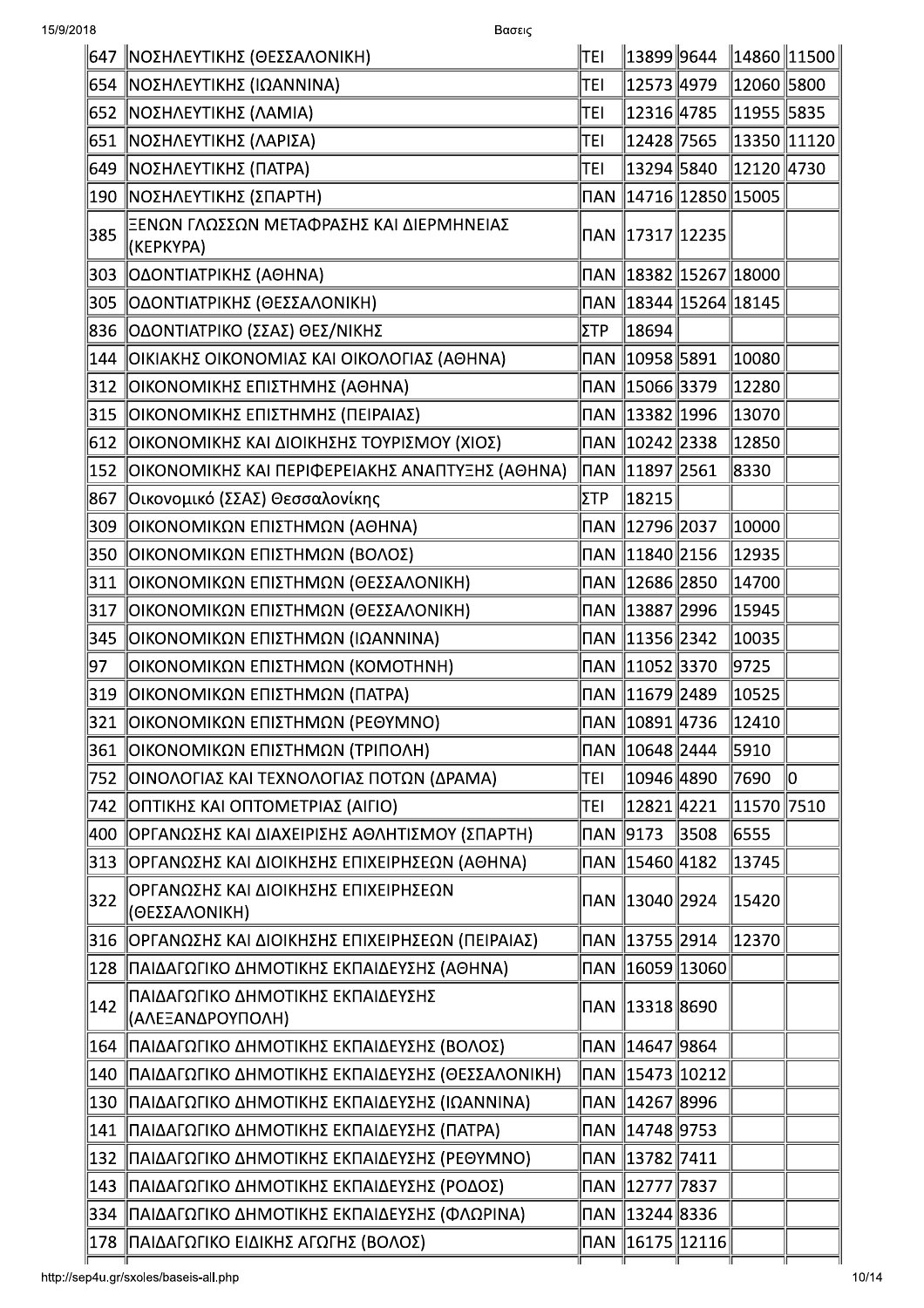|                 | 156   ΠΑΙΔΑΓΩΓΙΚΟ ΝΗΠΙΑΓΩΓΩΝ (ΙΩΑΝΝΙΝΑ)                                                                                                 |            | ΠAN   12840  8083  |                          | $\ 12940\ $                 |       |
|-----------------|-----------------------------------------------------------------------------------------------------------------------------------------|------------|--------------------|--------------------------|-----------------------------|-------|
|                 | 341   ΠΑΙΔΑΓΩΓΙΚΟ ΝΗΠΙΑΓΩΓΩΝ (ΦΛΩΡΙΝΑ)                                                                                                  |            | ∏AN   12289  7319  |                          | 12195                       |       |
|                 | 166   ΠΑΙΔΑΓΩΓΙΚΟ ΠΡΟΣΧΟΛΙΚΗΣ ΕΚΠΑΙΔΕΥΣΗΣ (ΒΟΛΟΣ)                                                                                       |            | ∏AN   13314  9923  |                          | 13475                       |       |
|                 | 158   ΠΑΙΔΑΓΩΓΙΚΟ ΠΡΟΣΧΟΛΙΚΗΣ ΕΚΠΑΙΔΕΥΣΗΣ (ΡΕΘΥΜΝΟ)                                                                                     |            | ∏AN   12495   7121 |                          | 12490                       |       |
|                 | 276   ΠΕΡΙΒΑΛΛΟΝΤΟΣ (ΜΥΤΙΛΗΝΗ)                                                                                                          |            | ∏AN   10713   4983 |                          | 8130                        |       |
|                 | ∥333 ∥ΠΛΗΡΟΦΟΡΙΚΗΣ (ΑΘΗΝΑ)                                                                                                              |            | ∏AN   15975   6978 |                          | 15450                       |       |
|                 | 338   ΠΛΗΡΟΦΟΡΙΚΗΣ (ΘΕΣΣΑΛΟΝΙΚΗ)                                                                                                        |            | ∏AN   16371   8329 |                          | 17775                       |       |
|                 | 366   ΠΛΗΡΟΦΟΡΙΚΗΣ (ΚΕΡΚΥΡΑ)                                                                                                            |            | ∏AN 11583 2873     |                          | 12115                       |       |
| ∥99             | ΠΛΗΡΟΦΟΡΙΚΗΣ (ΛΑΜΙΑ)                                                                                                                    |            | ∏AN   12437  2322  |                          | 12955                       |       |
|                 | 339   ΠΛΗΡΟΦΟΡΙΚΗΣ (ΠΕΙΡΑΙΑΣ)                                                                                                           |            | ∏AN   15508   6202 |                          | 15090                       |       |
|                 | 412   ΠΛΗΡΟΦΟΡΙΚΗΣ ΚΑΙ ΤΗΛΕΜΑΤΙΚΗΣ (ΑΘΗΝΑ)                                                                                              |            |                    |                          | ∏AN   14782   12482   15060 |       |
|                 | 330   ΠΛΗΡΟΦΟΡΙΚΗΣ ΚΑΙ ΤΗΛΕΠΙΚΟΙΝΩΝΙΩΝ (ΑΘΗΝΑ)                                                                                          |            | ∏AN 16552 6945     |                          | 16390                       |       |
| ∥98             | ΠΛΗΡΟΦΟΡΙΚΗΣ ΚΑΙ ΤΗΛΕΠΙΚΟΙΝΩΝΙΩΝ (ΤΡΙΠΟΛΗ)                                                                                              |            | ∏AN   11801   2294 |                          | 12215                       |       |
| 369             | ΠΛΗΡΟΦΟΡΙΚΗΣ ΜΕ ΕΦΑΡΜΟΓΕΣ ΣΤΗ ΒΙΟΪΑΤΡΙΚΗ<br>(AAMIA)                                                                                     |            | ∏AN   14815   6071 |                          | 12100                       |       |
| 107             | ΙΠΟΙΜΑΝΤΙΚΗΣ ΚΑΙ ΚΟΙΝΩΝΙΚΗΣ ΘΕΟΛΟΓΙΑΣ<br>(ΘΕΣΣΑΛΟΝΙΚΗ)                                                                                  |            | ∏AN   10282   5456 |                          |                             |       |
|                 | 351   ΠΟΛΙΤΙΚΗΣ ΕΠΙΣΤΗΜΗΣ (ΡΕΘΥΜΝΟ)                                                                                                     |            | ∏AN 12470 6072     |                          | 4015                        |       |
| 123             | ΠΟΛΙΤΙΚΗΣ ΕΠΙΣΤΗΜΗΣ ΚΑΙ ΔΗΜΟΣΙΑΣ ΔΙΟΙΚΗΣΗΣ<br>(AOHNA)                                                                                   |            | ∏AN   16658  9663  |                          | 8655                        |       |
| $\parallel$ 411 | ΠΟΛΙΤΙΚΗΣ ΕΠΙΣΤΗΜΗΣ ΚΑΙ ΔΙΕΘΝΩΝ ΣΧΕΣΕΩΝ<br>(ΚΟΡΙΝΘΟΣ)                                                                                   |            | ∏AN   14423   6188 |                          | 7540                        |       |
|                 | 125   ΠΟΛΙΤΙΚΗΣ ΕΠΙΣΤΗΜΗΣ ΚΑΙ ΙΣΤΟΡΙΑΣ (ΑΘΗΝΑ)                                                                                          |            |                    | ∏AN   15722   12528      |                             |       |
|                 | 357   ΠΟΛΙΤΙΚΩΝ ΕΠΙΣΤΗΜΩΝ (ΘΕΣΣΑΛΟΝΙΚΗ)                                                                                                 |            |                    | ∏AN   16370  12874  8740 |                             |       |
|                 | 201   ΠΟΛΙΤΙΚΩΝ ΜΗΧΑΝΙΚΩΝ (ΑΘΗΝΑ)                                                                                                       |            | ∏AN   16860  4435  |                          | 14260                       |       |
|                 | ∥394 ∥ΠΟΛΙΤΙΚΩΝ ΜΗΧΑΝΙΚΩΝ (ΑΙΓΑΛΕΩ)                                                                                                     |            | ∏AN   10688   3452 |                          | 8435                        |       |
|                 | 208   ΠΟΛΙΤΙΚΩΝ ΜΗΧΑΝΙΚΩΝ (ΒΟΛΟΣ)                                                                                                       |            | ∏AN   14086   2475 |                          | 5450                        |       |
| 203             | ΠΟΛΙΤΙΚΩΝ ΜΗΧΑΝΙΚΩΝ (ΘΕΣΣΑΛΟΝΙΚΗ)                                                                                                       | ΠAΝ        | 15345  3467        |                          | 12365                       |       |
| 207             | ΠΟΛΙΤΙΚΩΝ ΜΗΧΑΝΙΚΩΝ (ΞΑΝΘΗ)                                                                                                             | <b>NAN</b> | 12913  2973        |                          | 600                         |       |
| 205             | ΠΟΛΙΤΙΚΩΝ ΜΗΧΑΝΙΚΩΝ (ΠΑΤΡΑ)                                                                                                             | ΠAΝ        | 14264 6255∥        |                          | 4135                        |       |
| 447             | ΠΟΛΙΤΙΚΩΝ ΜΗΧΑΝΙΚΩΝ ΤΕ (ΘΕΣΣΑΛΟΝΙΚΗ)                                                                                                    | TEI        | 9128               | 10                       | 1550                        | 7770  |
| 451             | ΠΟΛΙΤΙΚΩΝ ΜΗΧΑΝΙΚΩΝ ΤΕ (ΛΑΡΙΣΑ)                                                                                                         | TEI        | 7367               | lo                       | 5795                        | 5390  |
| 768             | ΠΟΛΙΤΙΚΩΝ ΜΗΧΑΝΙΚΩΝ ΤΕ (ΠΑΤΡΑ)                                                                                                          | TEI        | 8064               | 2734                     | 10                          | 7940  |
| 769             | ΠΟΛΙΤΙΚΩΝ ΜΗΧΑΝΙΚΩΝ ΤΕ (ΤΡΙΚΑΛΑ)                                                                                                        | TEI        | 7035               | lo                       | 8110                        | llo   |
| 510             | ΠΟΛΙΤΙΚΩΝ ΜΗΧΑΝΙΚΩΝ ΤΕ ΚΑΙ ΜΗΧΑΝΙΚΩΝ<br>  ΤΟΠΟΓΡΑΦΙΑΣ ΚΑΙ ΓΕΩΠΛΗΡΟΦΟΡΙΚΗΣ ΤΕ (ΣΕΡΡΕΣ) -<br>ΜΗΧΑΝΙΚΩΝ ΤΟΠΟΓΡΑΦΙΑΣ ΚΑΙ ΓΕΩΠΛΗΡΟΦΟΡΙΚΗΣ ΤΕ | TEI        | 6377               | 10                       | 1995                        | 11500 |
|                 | ΠΟΛΙΤΙΚΩΝ ΜΗΧΑΝΙΚΩΝ ΤΕ ΚΑΙ ΜΗΧΑΝΙΚΩΝ<br>∥455   ΤΟΠΟΓΡΑΦΙΑΣ ΚΑΙ ΓΕΩΠΛΗΡΟΦΟΡΙΚΗΣ ΤΕ (ΣΕΡΡΕΣ) -<br>ΠΟΛΙΤΙΚΩΝ ΜΗΧΑΝΙΚΩΝ ΤΕ                  | TEI        | 6644               | llO                      | 6960                        | 4775  |
| 354             | ΠΟΛΙΤΙΣΜΙΚΗΣ ΤΕΧΝΟΛΟΓΙΑΣ ΚΑΙ ΕΠΙΚΟΙΝΩΝΙΑΣ<br>(MYTIAHNH)                                                                                 | <b>NAN</b> | 10511  7879        |                          | 11045                       |       |
| 419             | Πρόγραμμα Διαχείρισης Εκκλησιαστικών Κειμηλίων<br> Αθήνας                                                                               | AEA        | 8738               | 2820                     |                             |       |
| 420             | Πρόγραμμα Διαχείρισης Εκκλησιαστικών Κειμηλίων Θεσ/<br>∣νίκης                                                                           | AEA        | 8300               | 2672                     |                             |       |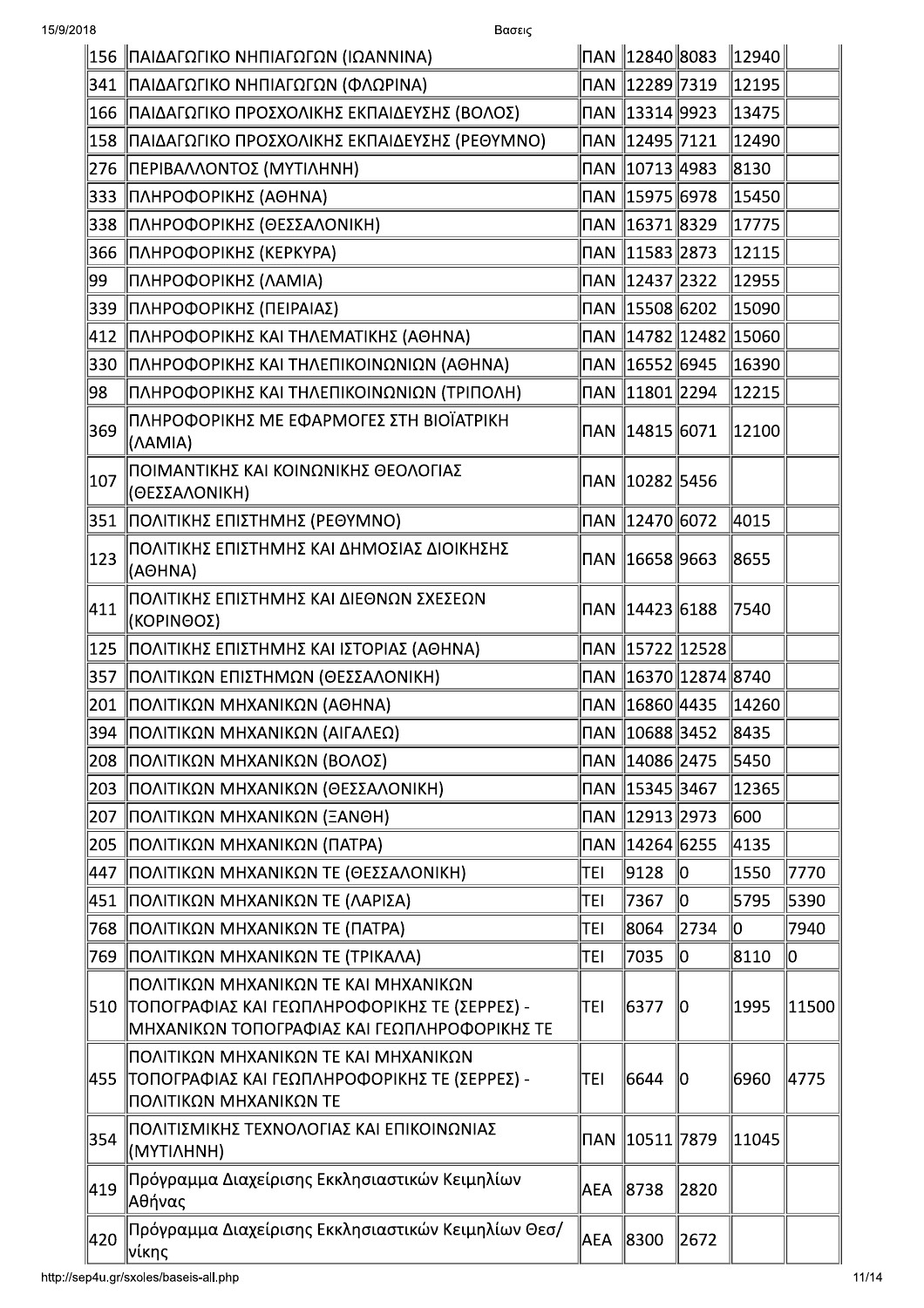| 417  | ΠΡΟΓΡΑΜΜΑ ΕΚΚΛΗΣΙΑΣΤΙΚΗΣ ΜΟΥΣΙΚΗΣ ΚΑΙ ΨΑΛΤΙΚΗΣ<br>ΒΕΛΛΑΣ ΙΩΑΝΝΙΝΩΝ                              | AEA        | 10672 5991             |      |                       |      |
|------|-------------------------------------------------------------------------------------------------|------------|------------------------|------|-----------------------|------|
| ∥418 | ΠΡΟΓΡΑΜΜΑ ΕΚΚΛΗΣΙΑΣΤΙΚΗΣ ΜΟΥΣΙΚΗΣ ΚΑΙ ΨΑΛΤΙΚΗΣ<br><b>ΗΡΑΚΛΕΙΟΥ ΚΡΗΤΗΣ</b>                       | AEA        | 10956  4817            |      |                       |      |
| ∥413 | ΠΡΟΓΡΑΜΜΑ ΙΕΡΑΤΙΚΩΝ ΣΠΟΥΔΩΝ ΑΘΗΝΑΣ                                                              | AEA        | 10071 5121             |      |                       |      |
| ∥415 | ΠΡΟΓΡΑΜΜΑ ΙΕΡΑΤΙΚΩΝ ΣΠΟΥΔΩΝ ΒΕΛΛΑΣ ΙΩΑΝΝΙΝΩΝ                                                    | AEA        | 9867                   | 6291 |                       |      |
| 416  | ΠΡΟΓΡΑΜΜΑ ΙΕΡΑΤΙΚΩΝ ΣΠΟΥΔΩΝ ΗΡΑΚΛΕΙΟΥ ΚΡΗΤΗΣ                                                    | AEA        | 9667                   | 5455 |                       |      |
| 414  | ΠΡΟΓΡΑΜΜΑ ΙΕΡΑΤΙΚΩΝ ΣΠΟΥΔΩΝ ΘΕΣ/ΝΙΚΗΣ                                                           | AEA        | 10103 6242             |      |                       |      |
| 694  | ΠΡΟΣΧΟΛΙΚΗΣ ΑΓΩΓΗΣ (ΘΕΣΣΑΛΟΝΙΚΗ)                                                                | <b>TEI</b> | 12940 7453             |      | 13735 7305            |      |
| 692  | ΠΡΟΣΧΟΛΙΚΗΣ ΑΓΩΓΗΣ (ΙΩΑΝΝΙΝΑ)                                                                   | <b>TEI</b> | 12126 6380             |      | 11555 9515            |      |
| 192  | ΡΩΣΙΚΗΣ ΓΛΩΣΣΑΣ ΚΑΙ ΦΙΛΟΛΟΓΙΑΣ ΚΑΙ ΣΛΑΒΙΚΩΝ<br> ΣΠΟΥΔΩΝ (ΑΘΗΝΑ) -ΡΩΣΙΚΗΣ ΓΛΩΣΣΑΣ ΚΑΙ ΦΙΛΟΛΟΓΙΑΣ | ΠAΝ        | 14925  5178            |      |                       |      |
|      | 329   ΣΤΑΤΙΣΤΙΚΗΣ (ΑΘΗΝΑ)                                                                       | ΠAΝ        | 13354  3011            |      | 7975                  |      |
| 218  | ΣΤΑΤΙΣΤΙΚΗΣ ΚΑΙ ΑΝΑΛΟΓΙΣΤΙΚΩΝ-<br> ΧΡΗΜΑΤΟΟΙΚΟΝΟΜΙΚΩΝ ΜΑΘΗΜΑΤΙΚΩΝ (ΣΑΜΟΣ)                       | ΠAΝ        | 8525                   | llo  |                       |      |
|      | 318   ΣΤΑΤΙΣΤΙΚΗΣ ΚΑΙ ΑΣΦΑΛΙΣΤΙΚΗΣ ΕΠΙΣΤΗΜΗΣ (ΠΕΙΡΑΙΑΣ)                                         |            | ∏AN   11967  1602      |      | 7350                  |      |
|      | 866   ΣΤΡΑΤΟΛΟΓΙΚΟ - ΣΤΡΑΤΙΩΤ. ΝΟΜ. ΣΥΜΒ. (ΣΣΑΣ) ΘΕΣ/ΝΙΚΗ                                       | ΣΤΡ        | $\left  18881 \right $ |      |                       |      |
|      | 676   ΣΥΝΤΗΡΗΣΗΣ ΑΡΧΑΙΟΤΗΤΩΝ ΚΑΙ ΕΡΓΩΝ ΤΕΧΝΗΣ (ΑΘΗΝΑ)                                           | ∥⊓AN       | 7575                   | ∥o   | 13410                 |      |
|      | 703   ΣΧΕΔΙΑΣΜΟΥ ΚΑΙ ΤΕΧΝΟΛΟΓΙΑΣ ΕΝΔΥΣΗΣ (ΚΙΛΚΙΣ)                                               | TEI        | 5767                   | 3933 | 6750                  | ∥o   |
| 522  | ΣΧΕΔΙΑΣΜΟΥ ΚΑΙ ΤΕΧΝΟΛΟΓΙΑΣ ΞΥΛΟΥ ΚΑΙ ΕΠΙΠΛΟΥ ΤΕ<br>(ΚΑΡΔΙΤΣΑ)                                   | <b>TEI</b> | 6035                   | 2078 | 6410                  | 7035 |
|      | 877   ΣΧΟΛΗ ΑΝΘΥΠΟΠΥΡΑΓΩΝ                                                                       | <b>NYP</b> | 18395                  |      |                       |      |
|      | 871   ΣΧΟΛΗ ΑΝΘΥΠΟΠΥΡΑΓΩΝ (ΜΟΝΟ ΓΙΑ ΠΟΛΙΤΕΣ)                                                    | ∣ΠYΡ       | 13613                  |      |                       |      |
|      | 818   ΣΧΟΛΗ ΜΗΧΑΝΙΚΩΝ                                                                           | AEN        | 8466                   | 6425 | 12775 7040            |      |
|      | 817   ΣΧΟΛΗ ΠΛΟΙΑΡΧΩΝ                                                                           | AEN.       | 9932                   |      | ∥11625   12900   9990 |      |
|      | ∥876 ∥ΣΧΟΛΗ ΠΥΡΟΣΒΕΣΤΩΝ                                                                         | ∥ΠYΡ       | $\vert$ 17264 $\vert$  |      | 18970                 |      |
| 555  | ΤΕΧΝΟΛΟΓΙΑΣ ΑΛΙΕΙΑΣ - ΥΔΑΤΟΚΑΛΛΙΕΡΓΕΙΩΝ<br>(ΜΕΣΟΛΟΓΓΙ)                                          | TEI        | 9144                   | 4943 | 3630                  | llo  |
| 697  | ΤΕΧΝΟΛΟΓΙΑΣ ΗΧΟΥ ΚΑΙ ΜΟΥΣΙΚΩΝ ΟΡΓΑΝΩΝ (ΛΗΞΟΥΡΙ)                                                 | TEI        | 5550                   | 10   | 5240                  | 10   |
| 546  | ΤΕΧΝΟΛΟΓΙΑΣ ΤΡΟΦΙΜΩΝ (ΑΡΓΟΣΤΟΛΙ)                                                                | TEI        | 10975 4117             |      | 5210                  | llo  |
| 717  | ΤΕΧΝΟΛΟΓΙΑΣ ΤΡΟΦΙΜΩΝ (ΘΕΣΣΑΛΟΝΙΚΗ)                                                              | TEI        | 13697 5001             |      | 13150 11610           |      |
| 515  | ΤΕΧΝΟΛΟΓΙΑΣ ΤΡΟΦΙΜΩΝ (ΚΑΛΑΜΑΤΑ)                                                                 | TEI        | 120724358              |      | 8880                  | 3930 |
| 739  | ΤΕΧΝΟΛΟΓΙΑΣ ΤΡΟΦΙΜΩΝ (ΚΑΡΔΙΤΣΑ)                                                                 | TEI        | 11779 4680             |      | 10785 4170            |      |
| 557  | ΤΕΧΝΟΛΟΓΩΝ ΓΕΩΠΟΝΩΝ (ΑΜΑΛΙΑΔΑ)                                                                  | TEI        | 9523                   | 6553 | 4345                  | 2865 |
| 757  | ΤΕΧΝΟΛΟΓΩΝ ΓΕΩΠΟΝΩΝ (ΑΡΤΑ)                                                                      | TEI        | 9633                   | 4650 | 4805                  | 10   |
| 758  | ΤΕΧΝΟΛΟΓΩΝ ΓΕΩΠΟΝΩΝ (ΗΡΑΚΛΕΙΟ)                                                                  | TEI        | 10075 5364             |      | 7510                  | 4805 |
| 759  | ΤΕΧΝΟΛΟΓΩΝ ΓΕΩΠΟΝΩΝ (ΘΕΣΣΑΛΟΝΙΚΗ)                                                               | TEI        | 11254 4486             |      | 10780 4610            |      |
| 760  | ΤΕΧΝΟΛΟΓΩΝ ΓΕΩΠΟΝΩΝ (ΚΑΛΑΜΑΤΑ)                                                                  | TEI        | 9992                   | 4170 | 4380                  | 10   |
| 761  | ΤΕΧΝΟΛΟΓΩΝ ΓΕΩΠΟΝΩΝ (ΛΑΡΙΣΑ)                                                                    | TEI        | 10394 4084             |      | 8360                  | 10   |
| 762  | ΤΕΧΝΟΛΟΓΩΝ ΓΕΩΠΟΝΩΝ (ΦΛΩΡΙΝΑ)                                                                   | TEI        | 9419                   | 3897 | 4830                  | lo   |
| 748  | ΤΕΧΝΟΛΟΓΩΝ ΠΕΡΙΒΑΛΛΟΝΤΟΣ ΤΕ (ΖΑΚΥΝΘΟΣ) -<br>ΣΥΝΤΗΡΗΣΗΣ ΑΡΧΑΙΟΤΗΤΩΝ ΚΑΙ ΕΡ-ΓΩΝ ΤΕΧΝΗΣ            | TEI        | 4738                   | 10   | 8085                  | 10   |
| 698  | ΤΕΧΝΟΛΟΓΩΝ ΠΕΡΙΒΑΛΛΟΝΤΟΣ ΤΕ (ΖΑΚΥΝΘΟΣ) -<br>ΤΕΧΝΟΛΟΓΙΩΝ ΦΥΣΙΚΟΥ ΠΕΡΙΒΑΛΛΟΝΤΟΣ ΤΕ                | TEI        | 6082                   | 10   | 7925                  | 6750 |
| 367  | ΤΕΧΝΩΝ ΗΧΟΥ ΚΑΙ ΕΙΚΟΝΑΣ (ΚΕΡΚΥΡΑ)                                                               | I⊓AN       | 11223  5355            |      | 10440                 |      |
|      |                                                                                                 |            |                        |      |                       |      |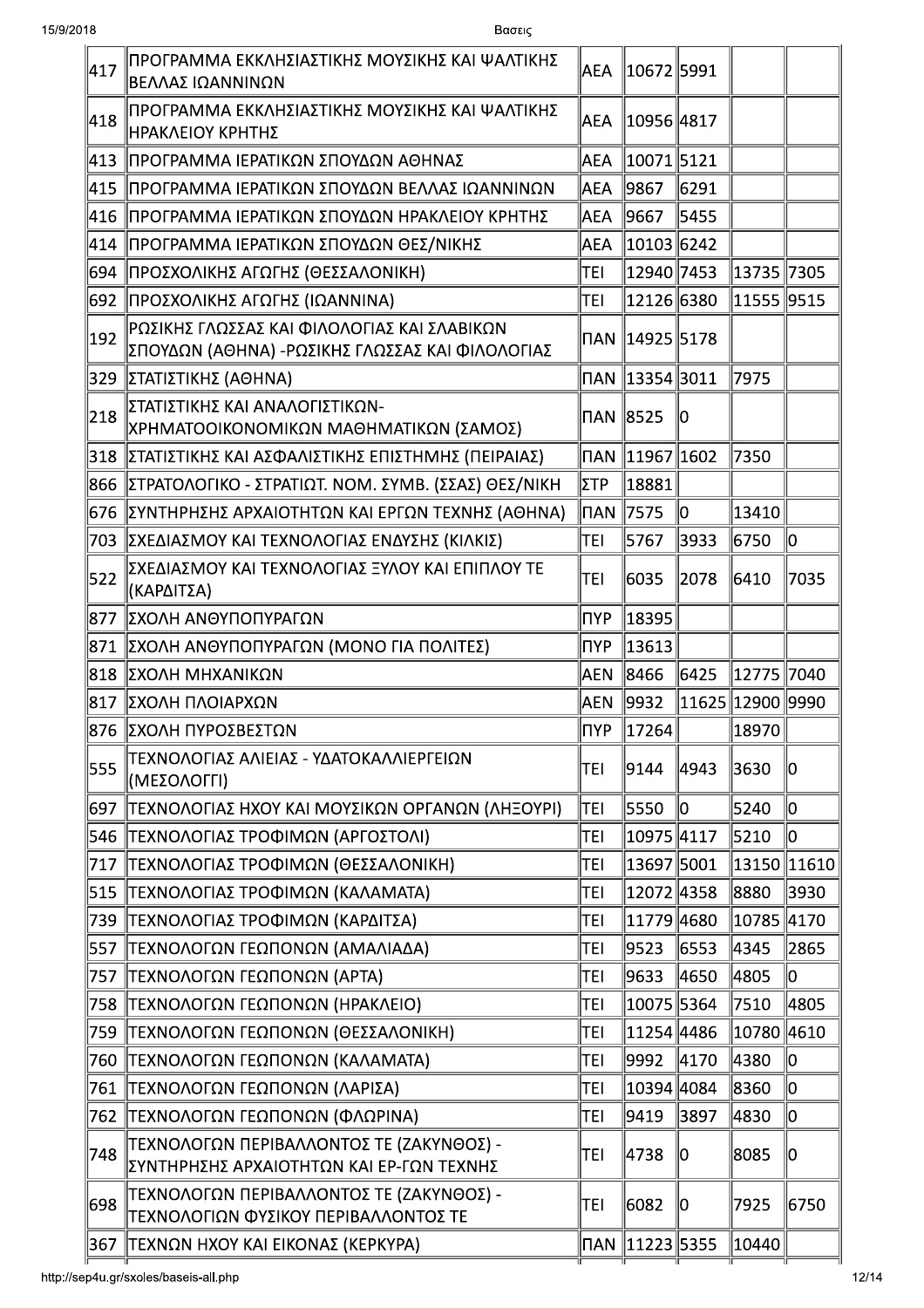| 15/9/2018 | Βασεις                                                         |                              |                               |                           |                            |
|-----------|----------------------------------------------------------------|------------------------------|-------------------------------|---------------------------|----------------------------|
|           | 607   ΤΟΥΡΙΣΤΙΚΩΝ ΕΠΙΧΕΙΡΗΣΕΩΝ (ΠΑΤΡΑ)                         | TEI                          | ∥9091 ∥4557 ∥8055             |                           | 4770                       |
|           | 375   ΤΟΥΡΙΣΤΙΚΩΝ ΣΠΟΥΔΩΝ (ΠΕΙΡΑΙΑΣ)                           |                              | ∏AN   13488  9380             | 17515                     |                            |
| 188       | ΙτοΥΡΚΙΚΩΝ ΣΠΟΥΔΩΝ ΚΑΙ ΣΥΓΧΡΟΝΩΝ ΑΣΙΑΤΙΚΩΝ<br> ΣΠΟΥΔΩΝ (ΑΘΗΝΑ) |                              | ∏AN 13504 8568                |                           |                            |
|           | 289   ΦΑΡΜΑΚΕΥΤΙΚΗΣ (ΑΘΗΝΑ)                                    |                              |                               | ∏AN 18198 14187 16890     |                            |
|           | 291   ΦΑΡΜΑΚΕΥΤΙΚΗΣ (ΘΕΣΣΑΛΟΝΙΚΗ)                              |                              |                               |                           |                            |
|           | 293   ΦΑΡΜΑΚΕΥΤΙΚΗΣ (ΠΑΤΡΑ)                                    |                              |                               |                           |                            |
|           | 846   ΦΑΡΜΑΚΕΥΤΙΚΟ (ΣΣΑΣ) ΘΕΣ/ΝΙΚΗΣ                            | ΣΤΡ                          | $\parallel$ 18662 $\parallel$ |                           |                            |
|           | 109 ΦΙΛΟΛΟΓΙΑΣ (ΑΘΗΝΑ)                                         |                              |                               |                           |                            |
|           | 111 ΦΙΛΟΛΟΓΙΑΣ (ΘΕΣΣΑΛΟΝΙΚΗ)                                   |                              |                               |                           |                            |
|           | 113 ΦΙΛΟΛΟΓΙΑΣ (ΙΩΑΝΝΙΝΑ)                                      |                              | ∏AN   13644   6299            |                           |                            |
|           | 189   ΦΙΛΟΛΟΓΙΑΣ (ΚΑΛΑΜΑΤΑ)                                    |                              | ∏AN 12305 9114                |                           |                            |
|           | 175 ΦΙΛΟΛΟΓΙΑΣ (ΠΑΤΡΑ)                                         |                              |                               |                           |                            |
|           | 115 ΦΙΛΟΛΟΓΙΑΣ (ΡΕΘΥΜΝΟ)                                       |                              |                               |                           |                            |
|           | 102 ΦΙΛΟΣΟΦΙΑΣ (ΠΑΤΡΑ)                                         |                              |                               |                           |                            |
|           | 118 ΦΙΛΟΣΟΦΙΑΣ - ΠΑΙΔΑΓΩΓΙΚΗΣ ΚΑΙ ΨΥΧΟΛΟΓΙΑΣ (ΑΘΗΝΑ)           |                              |                               |                           |                            |
| 122       | ΦΙΛΟΣΟΦΙΑΣ - ΠΑΙΔΑΓΩΓΙΚΗΣ ΚΑΙ ΨΥΧΟΛΟΓΙΑΣ<br> (ΙΩΑΝΝΙΝΑ)        |                              |                               |                           |                            |
|           | 120 ΦΙΛΟΣΟΦΙΑΣ ΚΑΙ ΠΑΙΔΑΓΩΓΙΚΗΣ (ΘΕΣΣΑΛΟΝΙΚΗ)                  |                              |                               |                           |                            |
|           | 138 ΦΙΛΟΣΟΦΙΚΩΝ ΚΑΙ ΚΟΙΝΩΝΙΚΩΝ ΣΠΟΥΔΩΝ (ΡΕΘΥΜΝΟ)               |                              | ∏AN 11596 6272                |                           |                            |
|           | 253   ΦΥΣΙΚΗΣ (ΑΘΗΝΑ)                                          |                              |                               | 9230                      |                            |
|           | 261 ΦΥΣΙΚΗΣ (ΗΡΑΚΛΕΙΟ)                                         |                              | ∏AN 13163 2602                | 7070                      |                            |
|           | 255   ΦΥΣΙΚΗΣ (ΘΕΣΣΑΛΟΝΙΚΗ)                                    |                              | ∏AN   15400   9050            | 8000                      |                            |
|           | 259 ΦΥΣΙΚΗΣ (ΙΩΑΝΝΙΝΑ)                                         |                              | ∏AN 13269 O                   | 5295                      |                            |
|           | 257   ΦΥΣΙΚΗΣ (ΠΑΤΡΑ)                                          |                              | ΠAN   13913   0               | 5220                      |                            |
|           | 683   ΦΥΣΙΚΟΘΕΡΑΠΕΙΑΣ (ΑΙΓΑΛΕΩ)                                |                              | ∏AN   17023  15692  17695     |                           |                            |
|           | 616   ΦΥΣΙΚΟΘΕΡΑΠΕΙΑΣ (ΑΙΓΙΟ)                                  | TEI                          | 15184 8788                    | $\ $ 14745 $\ $ 6015      |                            |
|           | 617   ΦΥΣΙΚΟΘΕΡΑΠΕΙΑΣ (ΘΕΣΣΑΛΟΝΙΚΗ)                            | TEI                          |                               |                           | 16535  16268  16930  12665 |
|           | 659   ΦΥΣΙΚΟΘΕΡΑΠΕΙΑΣ (ΛΑΜΙΑ)                                  | TEI                          |                               | 15365  12423  15235  7810 |                            |
| 677       | ΦΩΤΟΓΡΑΦΙΑΣ ΚΑΙ ΟΠΤΙΚΟΑΚΟΥΣΤΙΚΩΝ ΤΕΧΝΩΝ<br>∥(ΑΙΓΑΛΕΩ)          |                              |                               | 11940                     |                            |
|           | 263   ΧΗΜΕΙΑΣ (ΑΘΗΝΑ)                                          |                              | ∏AN   17761   8027            |                           |                            |
|           | 270   ΧΗΜΕΙΑΣ (ΗΡΑΚΛΕΙΟ)                                       |                              | ∏AN   16825  7463             |                           |                            |
|           | 265   ΧΗΜΕΙΑΣ (ΘΕΣΣΑΛΟΝΙΚΗ)                                    |                              | ∏AN   17349  12464            |                           |                            |
|           | 269   ΧΗΜΕΙΑΣ (ΙΩΑΝΝΙΝΑ)                                       |                              | ∏AN   16867  7622             |                           |                            |
|           | 267   ΧΗΜΕΙΑΣ (ΠΑΤΡΑ)                                          |                              | ∏AN   17096  8624             |                           |                            |
|           | 235   ΧΗΜΙΚΩΝ ΜΗΧΑΝΙΚΩΝ (ΑΘΗΝΑ)                                |                              | ∏AN   17595   8511            |                           |                            |
|           | 237  ΧΗΜΙΚΩΝ ΜΗΧΑΝΙΚΩΝ (ΘΕΣΣΑΛΟΝΙΚΗ)                           |                              | ∏AN   17027  5503             |                           |                            |
|           | 239   ΧΗΜΙΚΩΝ ΜΗΧΑΝΙΚΩΝ (ΠΑΤΡΑ)                                |                              | ∏AN   16498  4845             |                           |                            |
| 155       | ΧΡΗΜΑΤΟΟΙΚΟΝΟΜΙΚΗΣ ΚΑΙ ΤΡΑΠΕΖΙΚΗΣ ΔΙΟΙΚΗΤΙΚΗΣ<br>  (ΠΕΙΡΑΙΑΣ)  | <b>NAN</b>                   | $\ 14082\ 8253$               | 14240                     |                            |
|           | 741   ΨΗΦΙΑΚΩΝ ΜΕΣΩΝ ΚΑΙ ΕΠΙΚΟΙΝΩΝΙΑΣ ΤΕ (ΑΡΓΟΣΤΟΛΙ)           | TEI                          | 10397 8331                    | 7110                      | 3725                       |
|           | 730 ΨΗΦΙΑΚΩΝ ΜΕΣΩΝ ΚΑΙ ΕΠΙΚΟΙΝΩΝΙΑΣ ΤΕ (ΚΑΣΤΟΡΙΑ)              | TEI                          | 10593 4864                    | 7220                      | 3660                       |
|           | 262   ΨΗΦΙΑΚΩΝ ΣΥΣΤΗΜΑΤΩΝ (ΠΕΙΡΑΙΑΣ)                           | $\overline{\mathsf{\Pi}}$ AN | 14029 6059                    | 15305                     |                            |
|           |                                                                |                              |                               |                           |                            |